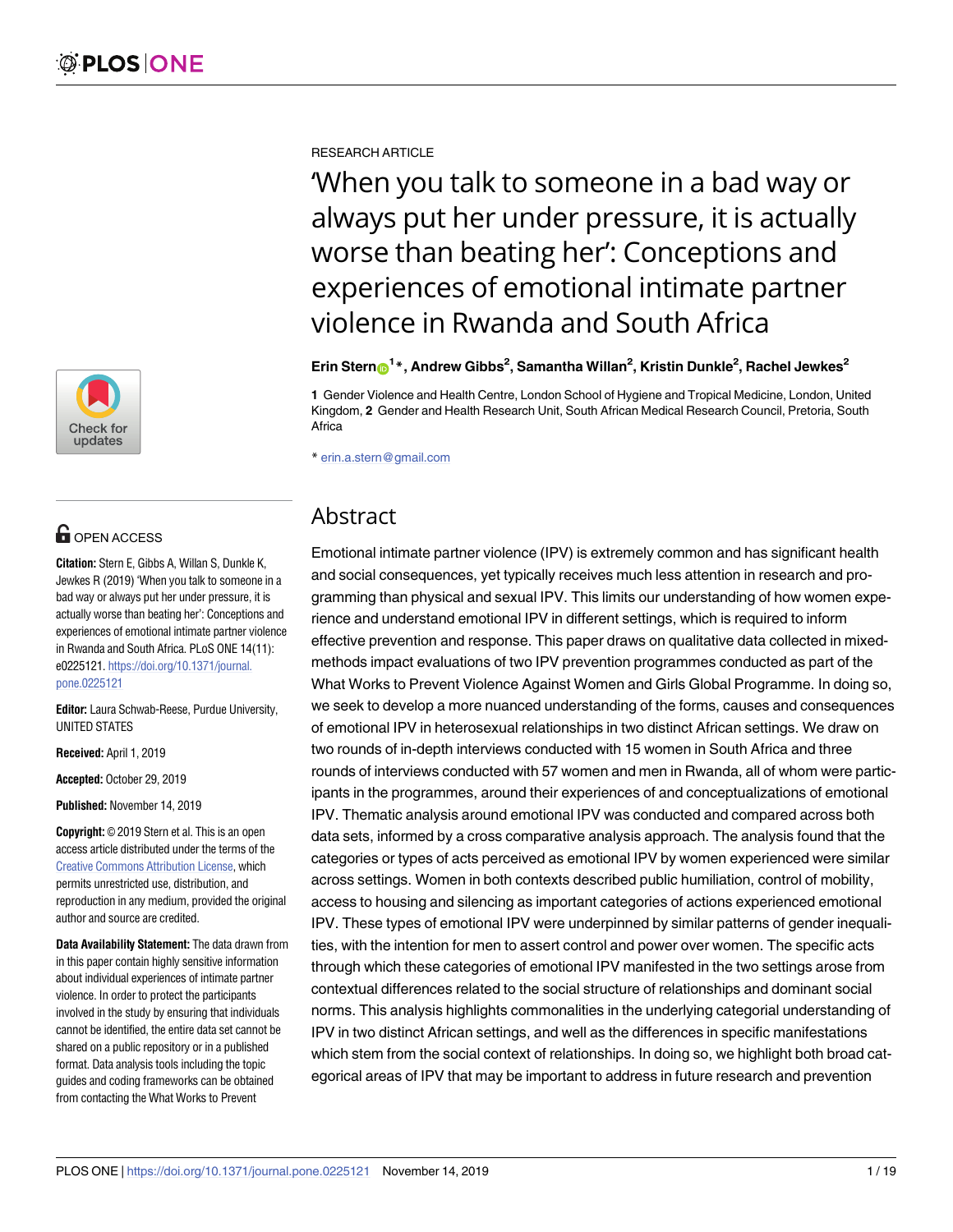<span id="page-1-0"></span>Violence against Women and Girls Programme: [whatworks@mrc.ac.za](mailto:whatworks@mrc.ac.za).

**Funding:** This study was funded by DFID-UK as part of the What Works to Prevent Violence against Women and Girls Programme.

**Competing interests:** The authors have declared that no competing interests exist

programming, as well as affirming the need for information on context-specific manifestations of emotional IPV to inform local intervention programmes.

## **Introduction**

Emotional violence is generally agreed to encompass forms of aggressive behaviours that cause psychological injury, rather than physical or sexual harm. Emotional intimate partner violence (IPV) in heterosexual relationships is commonly perpetrated by men against women in order to achieve control and dominance in relationships, and as a form of hurt or punishment. While men also experience emotional IPV, due to systematic power hierarchies, women are more vulnerable to all the different forms of IPV, including emotional IPV. Quantitative research consistently finds that emotional IPV is more prevalent than physical or sexual IPV [\[1](#page-17-0)]. In 12 Demographic and Health Surveillance studies from 10 African countries, lifetime emotional IPV was typically reported as often, or more often, than physical IPV by women [\[2\]](#page-17-0). In a four-country population-based study from Asia and the Pacific, lifetime emotional IPV was the most common form of IPV women reported experiencing, ranging from 30.0% in Sri Lanka, 38.3% in China to 64.9% in Cambodia, and 69.1% in Papua New Guinea, while lifetime physical and/or sexual IPV was 27.8%, 38.7%, 25.3% and 67.5% respectively [\[3\]](#page-17-0).

Emerging research suggests that emotional IPV also has significant health impacts independent of those arising physical and sexual IPV. A range of studies, including longitudinal studies, have found that women experiencing emotional IPV are more likely to experience adverse mental health outcomes, including depression and suicidal ideation  $[4, 5]$  $[4, 5]$  $[4, 5]$  $[4, 5]$ . An analysis of data from young women (18–30) in South Africa [[4](#page-17-0)] found that a range of potential measures of emotional IPV showed a consistent positive association with higher depression scores and suicidal ideation. Other studies have shown that women's experience of emotional IPV is associated with psychosomatic conditions (such as nervous twitching, cramps and paralysis, and dizziness) [[6\]](#page-17-0) as well as fear, anxiety, reduced social support, and compromised self-esteem [\[7](#page-17-0)].

Despite the growing evidence of both the high prevalence of emotional IPV and its independent impact on women's health, beyond physical and sexual IPV, there remain concerns about how to best conceptualize and understand it. One major concern is the extent to which emotional IPV is contextually dependent versus generalizable across settings. In comparison to physical and sexual IPV, where there are specific and relatively standardized behavioural measures that perform well across different settings [[8](#page-17-0)], emotional IPV is less clearly defined and more difficult to identify and operationalize. This is visible in part through the proliferation of diverse terms for emotional IPV, including psychological abuse/harm, verbal abuse, as well as emotional abuse/harm. There is also a lack of clarity about whether emotional IPV can be usefully differentiated from other types of male behaviour that seek to control women. For instance, emotional IPV can include what has been termed 'controlling behaviours,' such as unfounded jealousy, restricting movements, dominating decisions and expecting obedience, and controlling clothing choices [[7\]](#page-17-0). As such, the manifestations of emotional IPV that have been considered in work on this topic are varied and include personal insults, belittling a partner in front of others, isolating a partner's friends and family, damage to property, deliberately flaunting another sexual partner, intimidation or threats (e.g. by yelling or breaking things), threats to end the relationship, threats to harm him/herself, threats against the partner, and threats of violence against or actual harm to loved ones, pets, or property  $[1, 4]$  $[1, 4]$  $[1, 4]$ . There remains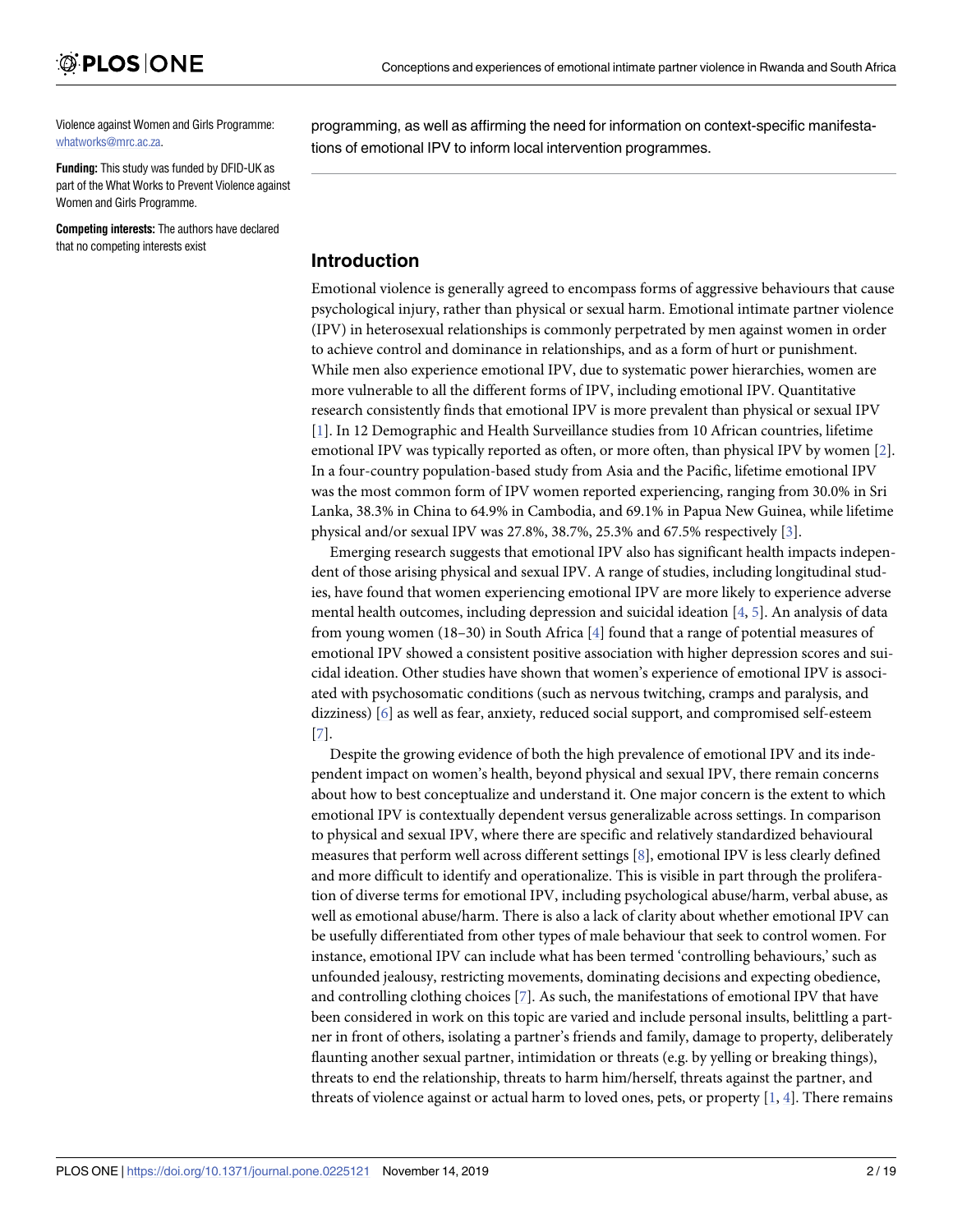<span id="page-2-0"></span>very little cross-setting comparative analysis of how participants in heterosexual relationships experience and understand emotional IPV and how this may be grounded in context-specific gender inequalities, and/or understandings of heterosexual relationships.

To address this question, we draw on in-depth interview data collected as part of mixedmethods impact evaluations of two IPV prevention programmes conducted as part of the What Works to Prevent Violence Against Women and Girls Global Programme [\(www.](http://www.whatworks.co.za) [whatworks.co.za\)](http://www.whatworks.co.za): the Stepping Stones and Creating Futures study in South Africa and the Indashyikirwa ("Agents of Change") study in Rwanda. Although these programmes and their accompanying impact evaluations were quite different, the overlap in approaches to analysis and close cooperation between investigator teams offers a unique opportunity for cross-contextual secondary data analysis on this important topic. A cross comparative analysis was applied to reflect on common categories of acts women perceive as emotional IPV, which is valuable for better conceptualizing and operationalizing the often rather indistinct notion of emotional IPV. This comparative analysis deepens our understanding of the categories, causes and consequences of emotional IPV experienced by women in two Sub-Saharan African settings, the focus of this paper. It also points to the ways in which prevention programmes and measures used in evaluations should consider how emotional IPV is experienced in diverse settings and in different social contexts of intimate relationships. Indeed, the strength of this paper lies in identifying common domains across divergent studies and settings, as well as contextual variations in manifestations of emotional IPV.

## **Settings and programmes**

#### **South Africa**

South Africa has, over the last ten years, seen a significant development of policies and national programmes focused on preventing and responding to IPV. A review of the 2007–2011 National Strategic Plan for HIV/AIDS and STIs noted that it included a significant focus on the association between IPV and HIV-acquisition and included objectives around both preventing and responding to IPV [[9\]](#page-17-0). More recently, there has been a push to prevent IPV amongst young women and girls, through the 'She Conquers' campaign and the DREAMS initiative (funded by the USA government).

Despite a strong policy framework and a level of commitment by government and civil society to preventing IPV, IPV remains incredibly common, particularly in urban informal settlements. Although no nationally representative data exist, baseline data from the Stepping Stones and Creating Futures (SSCF) trial with young women (18–30) in urban informal settlements (discussed further below) found that 59.6% reported past-year experience of physical IPV and 29.4% sexual IPV [\[10\]](#page-17-0). This compares to population-based data from the Gauteng Province where 13.2%, report past year physical IPV 7.8% sexual IPV [[11](#page-17-0)]. Emotional IPV was also incredibly common in the SSCF data, with 78.1% of young women in informal settlements reporting past-year experience of this [\[10\]](#page-17-0). The most common form of emotional IPV reported was being insulted (64.7%) while over a third (38.8%) reported being humiliated in front of others and 40.7% reported being threatened by their partner in the past year.

In South Africa, there has been a continual decline in marriage rates as a result of the changing political economy, particularly the apartheid system and subsequent economic restructuring that occurred in the 1990s [\[12\]](#page-17-0). Overall, in 2001, only 30% of South Africans were formally married, although cohabitation remained much more common [\[12\]](#page-17-0). Residents of urban informal settlements are younger on average than those in formal settlements, as well as significantly poorer and less likely to be employed. Crime in these areas is high and services and infrastructure are notably lacking [\[13\]](#page-17-0). In these contexts, sexual and romantic relationships are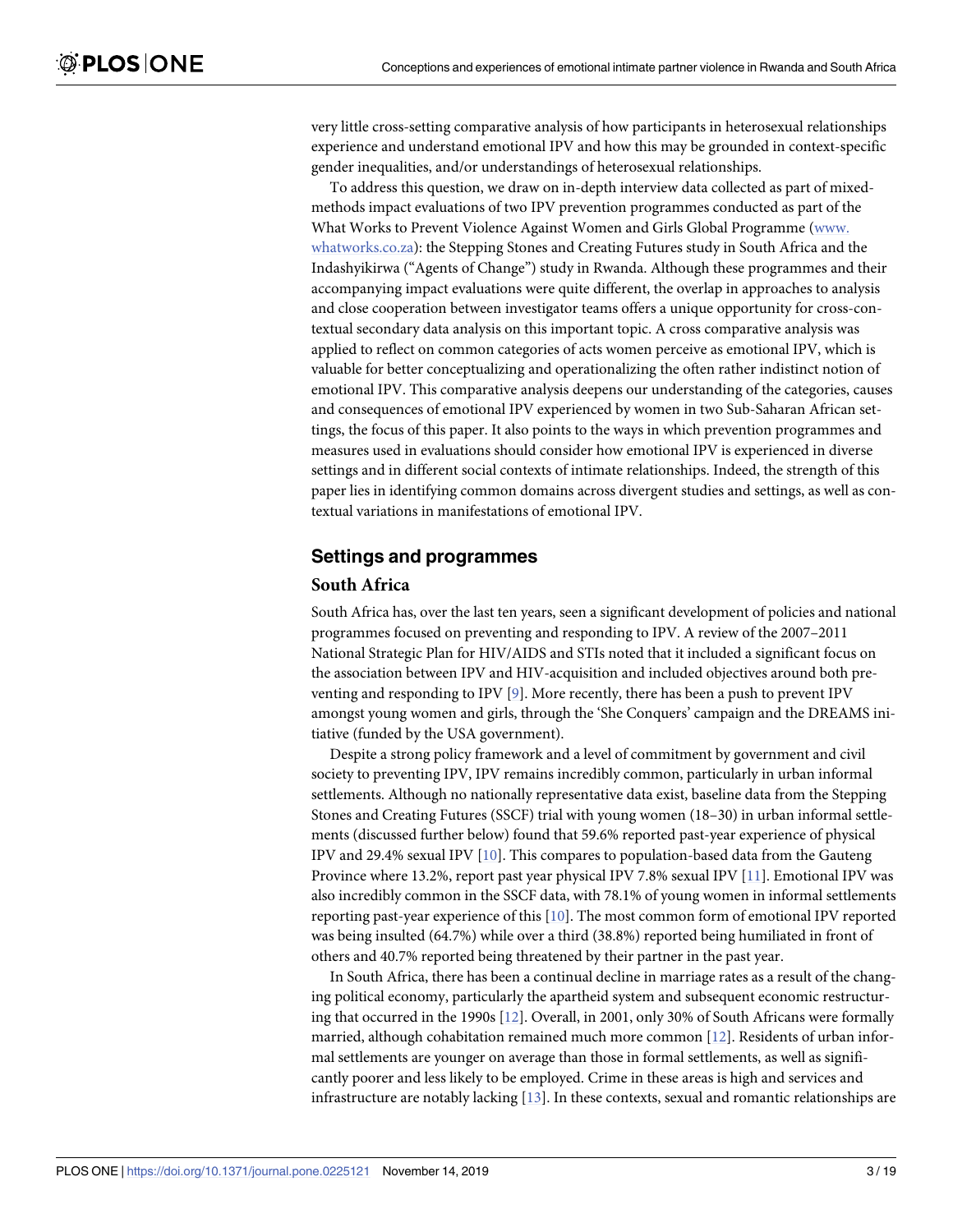<span id="page-3-0"></span>often complicated and fluid, with multiple and concurrent sexual partners, including transactional relationships, common to the point of being almost normative [\[12\]](#page-17-0).

#### **The Stepping Stones and Creating Futures intervention**

The Stepping Stones and Creating Futures intervention was a group-based participatory intervention that sought to prevent IPV through strengthening livelihoods and transforming gender relationships amongst young (18–30) women and men living in urban informal settlements. Participants voluntarily self-selected into the programme based on eligibility criteria, which included being unemployed, resident in a programme informal settlement, aged between 18 and 30, and not in school. The intervention was implemented by trained peer facilitators from Project Empower, an NGO based in eThekwini Municipality, the third largest urban area in South Africa, and on the eastern seaboard of the country. Peer facilitators ran single sex groups comprising of approximately 20 participants each. Sessions covered topics including HIV-transmission and prevention, gender roles, communication, livelihood strategies, and savings and were based on participatory techniques [[14](#page-18-0)]. The young women in the SSCF intervention were all resident in urban informal settlements around eThekwini. Baseline quantitative interview data suggested that they experienced significant levels of childhood trauma, poverty, and on-going violence—including IPV—in everyday life. Analyses of these data showed that women's experiences of physical and/or sexual IPV were associated with higher levels of food-insecurity, male controlling behaviours, quarrelling with partners, and more alcohol use [\[10\]](#page-17-0). The majority of these young women did not live with their male partners, rather they lived either on their own or with friends or family members. Very few worked on a regular basis, surviving on financial support from male partners, extended family, their children's biological fathers, child support grants, and a range of other strategies including transactional sex. Male partners were assumed to have additional sexual partners, and infidelity alone was not normally a reason to end a relationship. Many of the young women also had multiple sexual partners, including both romantic and transactional partners, and relation-ships tended to be unstable [\[15\]](#page-18-0).

#### **Rwanda**

In the last few decades, Rwanda has witnessed a significant growth of policies, laws, and programs supporting women's rights, some of which are intended to better prevent and respond to IPV. These include the 2008 adoption of the Prevention and Punishment of Gender-Based Violence Law, with the minimum penalty for IPV being six months in prison, while sexual abuse or rape, leading to terminal illness or death of one's spouse, can lead to life imprisonment [\[16\]](#page-18-0). At the same time the Rwandan government has supported the development of initiatives to tackle gender-based violence (GBV) and IPV including prevention clubs in schools and universities; GBV prevention committees at the village level; parents' evening forums to raise awareness, identify, and assist victims of violence; and GBV desks at the Ministry of Defense and National Police [\[17\]](#page-18-0). In 2009, the Rwanda National Police and Ministry of Health launched a nationwide rollout of One Stop Centers for women and children who experience violence; these offer free medical care, psychosocial support, and legal services to victims of IPV and child abuse, and emergency accommodation for a few days [[18](#page-18-0)].

Despite the significant policy and programmatic work of the Rwandan government, IPV remains a persistent phenomenon. The 2014/2015 Rwanda Demographic and Health Survey (DHS) found that one third of women (31%) reported a lifetime prevalence of physical IPV, 12% reported any sexual violence, and just over a quarter (27%) reported emotional IPV [\[19\]](#page-18-0). When emotional IPV is separated out into individual items, a quarter of women (23.3%)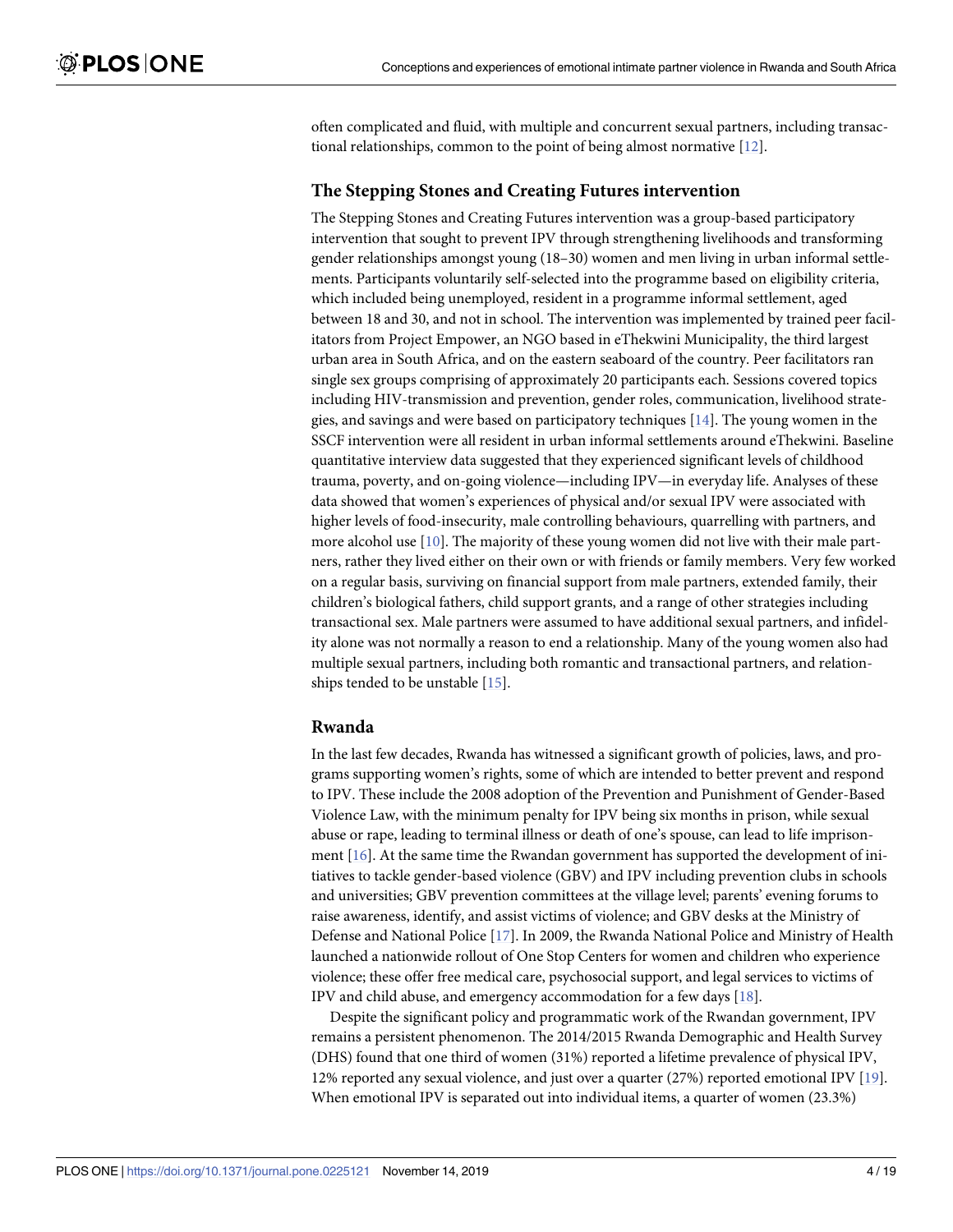<span id="page-4-0"></span>reported ever being insulted or made to feel bad about herself, while 16.7% reported their partner said or did something to humiliate her in front of others. Women also reported high levels of spousal controlling behaviours, including a third (35%) reporting their husbands/partners were jealous or angry if they talked to other men, and that husbands/partners insisted on knowing where they are at all times (29%), and they do not permit them to meet female friends (14%).

In Rwanda, as in many global contexts, formal marriage is a critical pathway to achieve societal status and acknowledged adulthood for men and women [\[20\]](#page-18-0). The status benefits of marriage are encouraged by the Rwandan Government, which has taken steps to increase the proportion of couples in formal, civilly registered marriages in conjunction with the growth of national policies, laws and programmes intended to guarantee the rights of legally married women. Of note is the 1999 Law on Matrimonial Regimes, Liberalities and Successions, which established women's rights to inherit land for the first time in Rwanda [\[21\]](#page-18-0). In Rwanda, there is a strong cultural prohibition against sex outside of marriage or at least formalised co-habitation [[19](#page-18-0)]. The 2014/2015 DHS showed a third of women and men of reproductive age are in formal marriages (35%; 33% respectively) and 14% of women and 17% of men are in informal marriages, whereby they live together without having civilly registered their marriages. Several studies have found that some men resist entering intro formal marriages to avoid the accompanying rights for women, especially the right to property, and to preserve the traditional male headed household dynamic [[22](#page-18-0), [23](#page-18-0)]. While Article 206 'Equality of Spouses' of the Rwandan Civil Code defined men as the 'head of the household', codifying men's authority in the family [\[24\]](#page-18-0), this article was amended in October 2016 to recognize both spouses as having the same rights and obligations in the household, with each owing the other mutual fidelity, help and assistance.

#### **The Indashyikirwa programme**

Indashyikirwa "Agents of Change" was a community IPV prevention programme funded by DFID Rwanda and jointly implemented by CARE International in Rwanda, Rwanda Women's Network (RWN) and Rwanda Men's Resource Centre (RWAMREC) from August 2014 through August 2018 [[25](#page-18-0), [26](#page-18-0)]. The programme ran across fourteen sectors spread among seven Districts in Eastern, Northern and Western provinces of Rwanda, and in predominantly rural, widely spread communities. There were four main components to the programme: (1) Intensive participatory training with couples (Couples' Curriculum); (2) Communitybased activism with a sub-set of trained couples; (3) Direct support to survivors of IPV through the women's safe spaces; and (4) Training and engagement of opinion leaders. The programme sought to reduce experiences and perpetration of IPV, and shift harmful social norms condoning IPV. The programme also strove to support equitable, non-violent relationships, and ensure more supportive and empowering responses to survivors of IPV. The eligibility criteria for couples to enroll in the curriculum and as activists was that at least one partner (often the female partner) should be a member of CARE Rwanda's micro-finance village savings and loans association, be between 18–49 years of age, and that the couple had been married or living together for at least 6 months. Both partners of couples that met these criteria volunteered to participate in the curriculum, and were selected via a lottery, given the high demand for this programme.

Although this paper does not compare the impact of the two programmes on addressing emotional IPV, both interventions had efforts to encourage participants to consider emotional abuse and reflect on it in the context of their lives. Such insights were useful for the interviews and the rich data that informed this paper. In both interventions, experiences of IPV was not a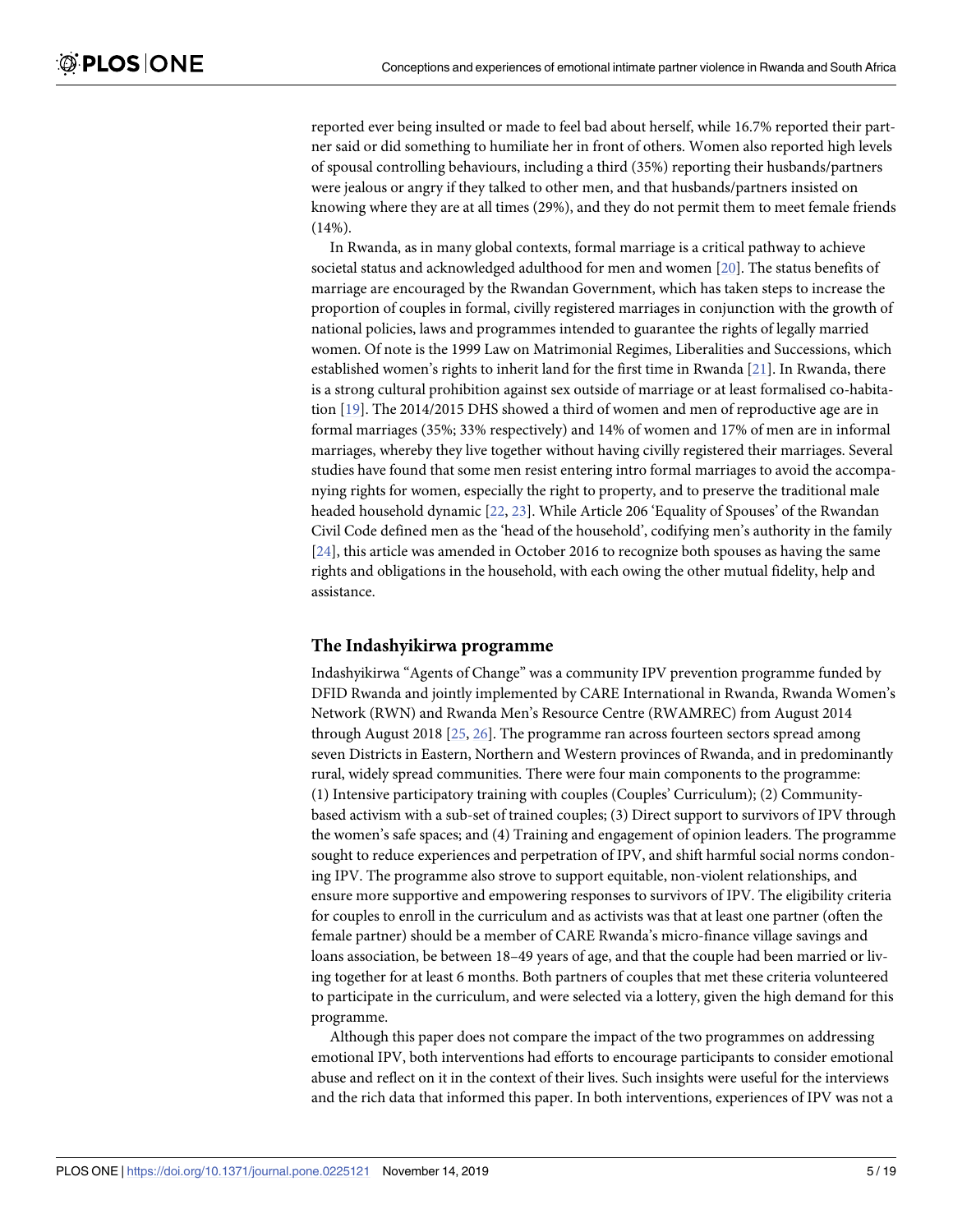<span id="page-5-0"></span>criterion for enrolment, yet the quantitative baseline evaluations with participants enrolled in both programmes found very high levels of IPV, indicative of how both programmes were reaching those who could benefit.

## **Methods**

## **Data collection South Africa**

In South Africa 15 women were recruited from two intervention clusters to participate in the qualitative study, which are detailed in Table 1. Two interviews at baseline (immediately before and at the beginning the programme) were undertaken with each woman. The first interview was primarily about background and basic socio-demographic information, as a way to establish a rapport between the interviewee and interviewer. The second interview was longer and focused on relationships, children, livelihood strategies and overall life experiences. Each interview lasted 45 minutes to 1.5 hours. Interviews were conducted in the privacy of women's homes, or in public spaces where audio privacy could be achieved.

One female ethnographer/fieldworker undertook all the interviews, in isiZulu and audio recorded them.

## **Data collection Rwanda**

Qualitative research as part of the overall impact evaluation was conducted in three intervention sectors (Rurembo Sector, Western Province; Gishari Sector, Eastern Province; and Gacaca Sector, Northern Province), which were purposefully selected to represent a diversity of environments including rural and peri-urban locations. [Table](#page-6-0) 2 details the interviews across different time points that were drawn on for this paper including at baseline (after participants were enrolled in, but before starting, the intervention), midline (6–12 months after involvement with the intervention) and endline (12–24 months after involvement with the intervention).

The interviews lasted approximately 1–1.5 hours and were conducted at locations deemed appropriate and private by participants but ensuring audio-privacy. Two female Rwandan qualitative researchers external to the programme conducted the interviews with women's safe space facilitators, attendees, opinion leaders, community activists and female partners of couples. Two male Rwandan qualitative researchers conducted the interviews with opinion leaders and male partners of couples. All of these interviews were conducted in Kinyarwanda and audio recorded. All field staff had significant prior experience and participated in rigorous GBV-related interview training facilitated by the first author.

In both studies, emotional IPV was not asked about directly in interviews but came up when asking participants about relationship quality, overall experiences of violence, and in the case of the data from Rwanda, impacts of the programme. In South Africa, we did not enquire about programme impacts, as all interviews with women that informed this analysis were conducted before the programme was significantly underway, whereas women's interviews from Rwanda were conducted at baseline, midline and endline throughout the programme implementation.

#### **Table 1. Interviewees South Africa.**

| Participants                                               | Number<br><b>Interviewed</b> | Timing                           | <b>Recruitment Criteria</b>                                                                                | Scope of Enguiry                                                            |
|------------------------------------------------------------|------------------------------|----------------------------------|------------------------------------------------------------------------------------------------------------|-----------------------------------------------------------------------------|
| Women participating in the<br>Stepping Stones and Creating | 15                           | February-March<br>2016; October- | Eligible for the Stepping Stones and Creating<br>Futures trial; 18–30, normally resident in the            | Background, livelihood strategies,<br>relationships, children, reproductive |
| Futures intervention                                       |                              | January 2017                     | informal settlements; able to consent to participate.<br>In one of the two selected clusters for fieldwork | decision-making and violence.                                               |

<https://doi.org/10.1371/journal.pone.0225121.t001>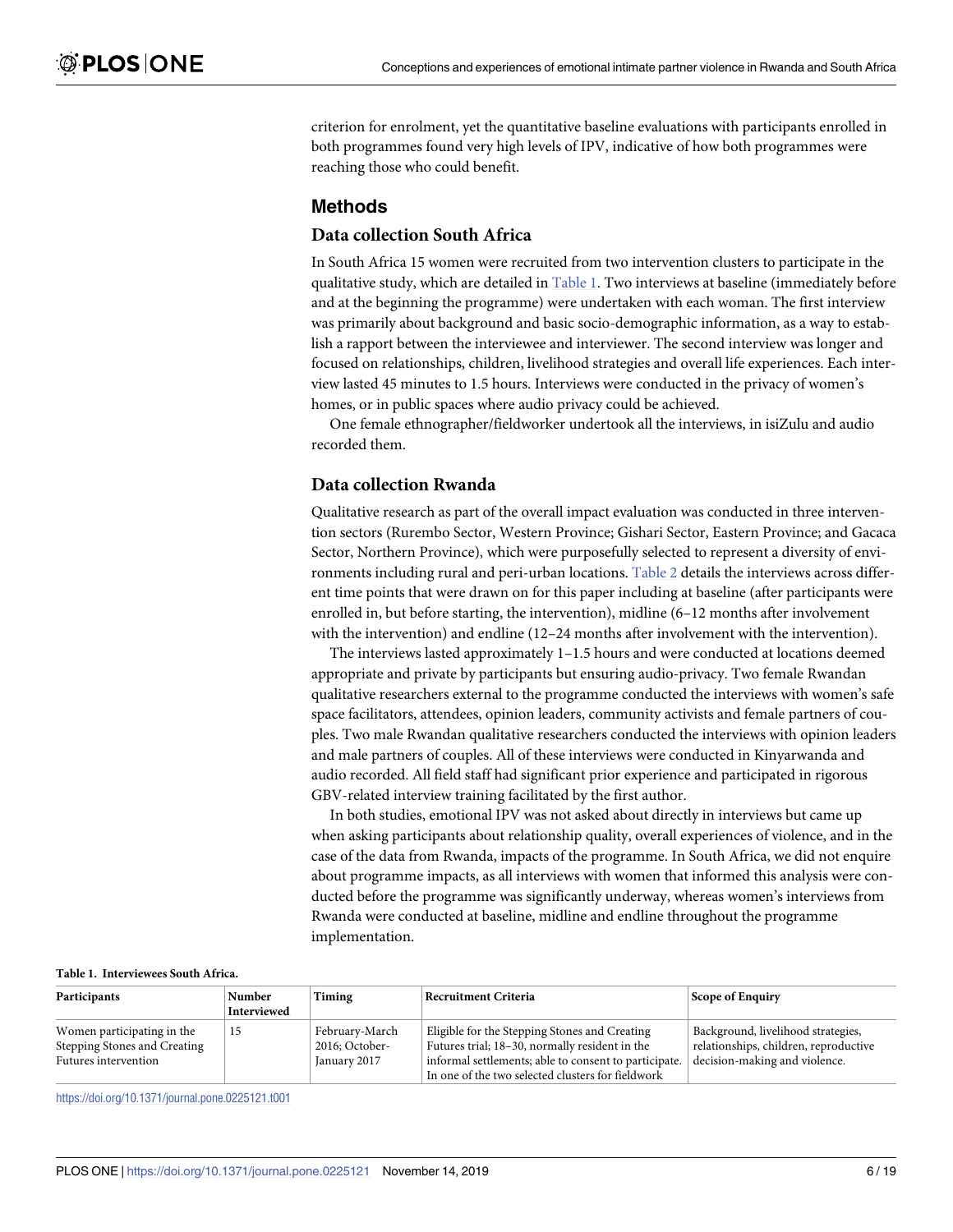<span id="page-6-0"></span>

|  | Table 2. Interviewees Rwanda. |  |
|--|-------------------------------|--|
|--|-------------------------------|--|

| Participants                                | Number Interviewed                                                         | Timing                                                                                                                                                                       | <b>Recruitment Criteria</b>                                                                                                                                         | <b>Scope of Enquiry</b>                                                                                                                                                                                                                                |
|---------------------------------------------|----------------------------------------------------------------------------|------------------------------------------------------------------------------------------------------------------------------------------------------------------------------|---------------------------------------------------------------------------------------------------------------------------------------------------------------------|--------------------------------------------------------------------------------------------------------------------------------------------------------------------------------------------------------------------------------------------------------|
| Both partners of<br>couples<br>(separately) | $28 = 14$ men and 14<br>women $(4-5$ men and<br>4-5 women per<br>province) | November 2015 (after enrolling but<br>before participating in couples<br>curriculum); May 2016 (after<br>completing couples curriculum); May<br>2017 (one year post midline) | Diversity of informally and formally<br>married couples recruited by<br>RWAMREC staff, for being primary<br>distinction among couples enrolled in<br>curriculum     | Couples' expectations of programme,<br>experiences of conflict and IPV,<br>communication skills and joint decision-<br>making; how involvement with<br>Indashyikirwa continued to impact their<br>relationships including difficulties with<br>changes |
| Opinion Leaders                             | 11 $(3-4)$ per province)                                                   | November 2015 (after enrolling but<br>before participating in opinion leader<br>training); November 2016/ June 2017<br>for 3 additional opinion leaders added;<br>May 2018   | Diversity purposefully recruited by<br>RWN staff including government<br>leaders, members of GBV committees<br>or National Women's Council and<br>religious leaders | Expectations of programme, experiences<br>around IPV prevention and response;<br>Impressions of Indashyikirwa training<br>and whether involvement in the<br>programme has influenced actions for<br>IPV prevention and response                        |
| Women's Safe<br>Space<br>Facilitators       | 3 (1 per province)                                                         | May 2016 (after completing<br>programme training and beginning<br>role as facilitators); June 2017; June<br>2018                                                             | 1 facilitator per safe space recruited by<br>RWN staff                                                                                                              | Motivations to be facilitators and their<br>impressions of the programme training;<br>Perceived impact of the safe spaces and<br>the support they receive as facilitators                                                                              |
| Community<br>Activists                      | $12 = 6$ men and 6<br>women (2 men and 2)<br>women per province)           | November 2016 (after completing<br>activism training and beginning<br>activist activities); May 2018                                                                         | Activists who had not participated in<br>couples interviews recruited by<br><b>RWAMREC</b> staff                                                                    | Impressions of the activism training, what<br>motivated them to continue as activists.<br>what they had been doing recently as<br>activists, and whether they faced any<br>challenges                                                                  |

<https://doi.org/10.1371/journal.pone.0225121.t002>

#### **Ethical considerations**

Ethical approval for the Stepping Stones Creating Futures study was received from the South African Medical Research Council (EC006-2-2015) and the University of KwaZulu-Natal (BFC043/15). Participants signed informed consent forms for participation in the main trial, and separately for involvement in the qualitative study. No specific reimbursements were provided to participants for qualitative interviews, but the fieldworker would buy some basic food and drink to share with the participant.

In Rwanda, ethical approval was obtained from the Rwandan National Ethics Committee (RNEC) (REF: 340/RNEC/2015). Secondary approval was also obtained from the South Africa Medical Research Council (REF: EC033-10/2015) and the London School of Hygiene and Tropical Medicine. Before each interview, participants were given a chance to ask questions and to provide written or oral informed consent. All participants were given 2000 Rwandan Francs (approximately USD 2.50) as a token of appreciation for their participation.

#### **Data analysis and interpretation**

All interviews were audio recorded, transcribed and translated verbatim into English. The transcripts were then analysed by the first author (Rwanda) and second author (South Africa) using a thematic coding framework via NVivo 11 (QSR International, Victoria, Australia) for the former and Microsoft Word for the latter. For the data from South Africa, the third author had many in-depth discussions with the interviewer, who was involved with the analysis. They discussed the context of the interviews and the interview observation notes collected by the interviewer. For the data from Rwanda, the first author debriefed with the qualitative researchers after data collection to capture their initial impressions, non-verbal and con- textual insights. These research summaries were used to inform the analysis.

For both studies, thematic analysis was conducted to uncover predominant themes and provide a rich, detailed and holistic account of the data [\[27\]](#page-18-0). For this paper, we used focused coding around emotional IPV and controlling behaviours as they emerged from the data. We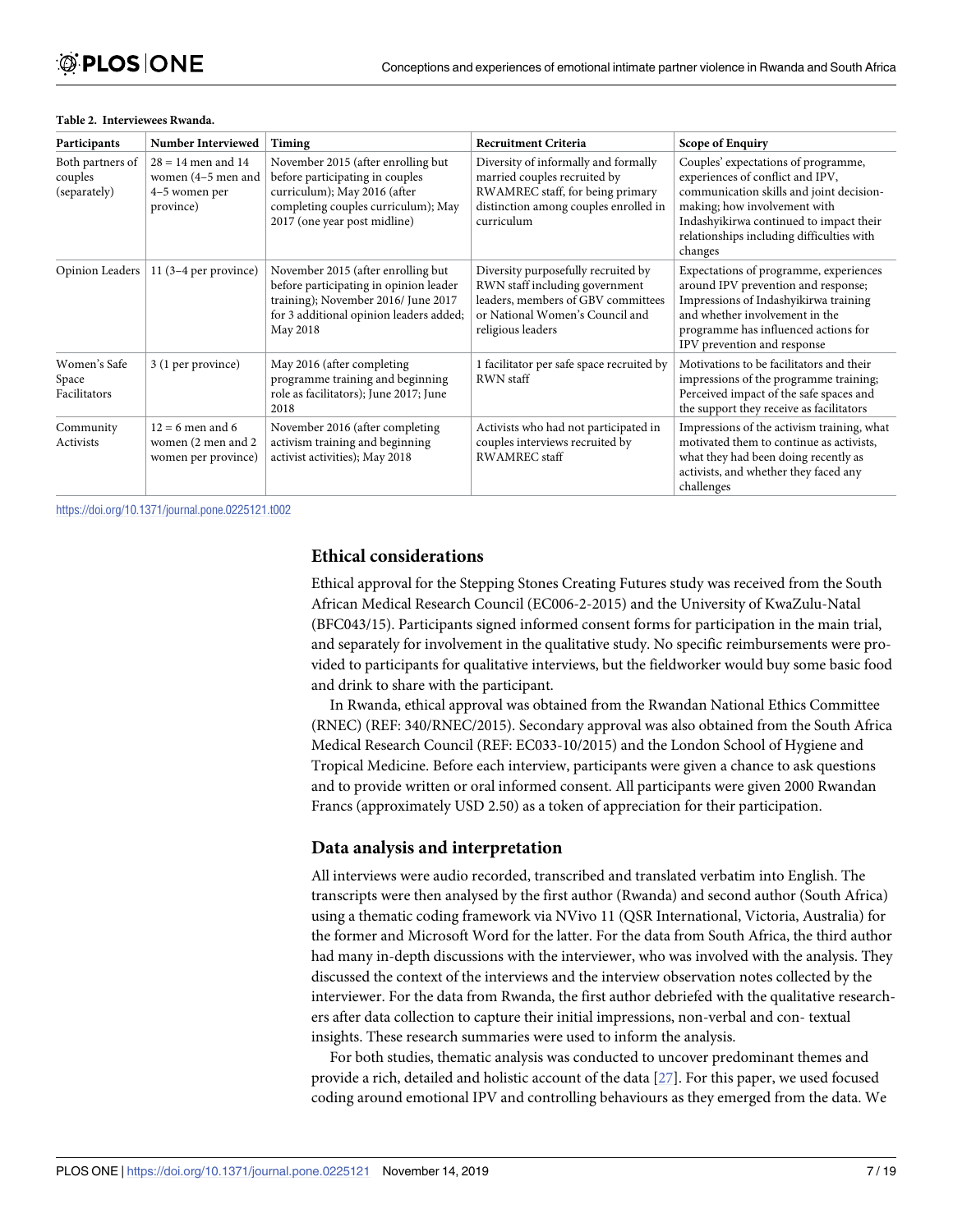<span id="page-7-0"></span>identified areas that had reported significant consequences for women but were not forms of physical or sexual IPV. In writing this paper, the first and second authors shared coded data around emotional IPV for the respective data sets and carried out joint interpretation and comparative analysis. A comparative case study approach guided the analysis and presentation of the findings. This approach justifies the importance of examining processes of sensemaking as they develop over time, in distinct settings, with regards to a similar phenomenon [[28](#page-18-0)]. This approach cautions against essentializing notions of culture or nationality and emphasizes the importance of comparing across communities and states, which in doing so, prioritizes a more nuanced consideration of context.

The first author regularly workshopped the emerging findings from Rwanda with the Indashyikirwa senior programme staff to allow for their insights to the interpretation of the data and to validate contextual insights. The second and third authors regularly discussed the findings with the programme staff in South Africa. Indeed, both studies took multiple steps to ensure quality of the data including by conducting multiple interviews with the same beneficiaries, ensuring thick descriptions by validating the insights with interviewees and programme staff, and conducting detailed, thematic analysis.

Given the sensitivities of the data, and exploratory nature of this study, no demographic identifications are used. All participants' names have been changed to pseudonyms.

## **Findings**

For this paper, we focus on emic, emerging, categories experiences of abuse that women spoke of having experienced from their male partners, which we have conceptualized as emotional IPV. These categories of emotional IPV were common across both settings, as indicated by the thematic analysis, yet the specific manifestations were often quite different depending on context.

#### **Humiliation**

**Forms of humiliation.** Being humiliated publicly and privately was one of the most common forms of emotional IPV described by participants in Rwanda and South Africa. In Rwanda, this form of humiliation included being undermined by being called 'stupid', 'useless', 'idiot', and also considered sub-human by being labelled a 'dog' or 'property'. It also included statements that undermined one's value as a spouse. For instance, Josephine, a female partner of a couple that complete the Indashyikirwa curriculum, said at midline: "He was always insulting me that I am useless to him and he was like, you, you are not even a wife! You are just the source of our problems." Verbal humiliation could include wives being negatively compared to other women, which was said to have both emotional and physical consequences linked to this source of anxiety. Annette, a women's safe space facilitator explained:

Emotional violence is for example when your husband compares you with other women saying for example: 'that woman is better than you. I should not have married you!' that is emotional violence. By that, he hurts you and it affects your body too.

Several women in Rwanda reported shameful public experiences of verbal abuse and humiliation by their spouse. Carene, a female partner of a couple that completed the Indashyikirwa curriculum, shared at midline: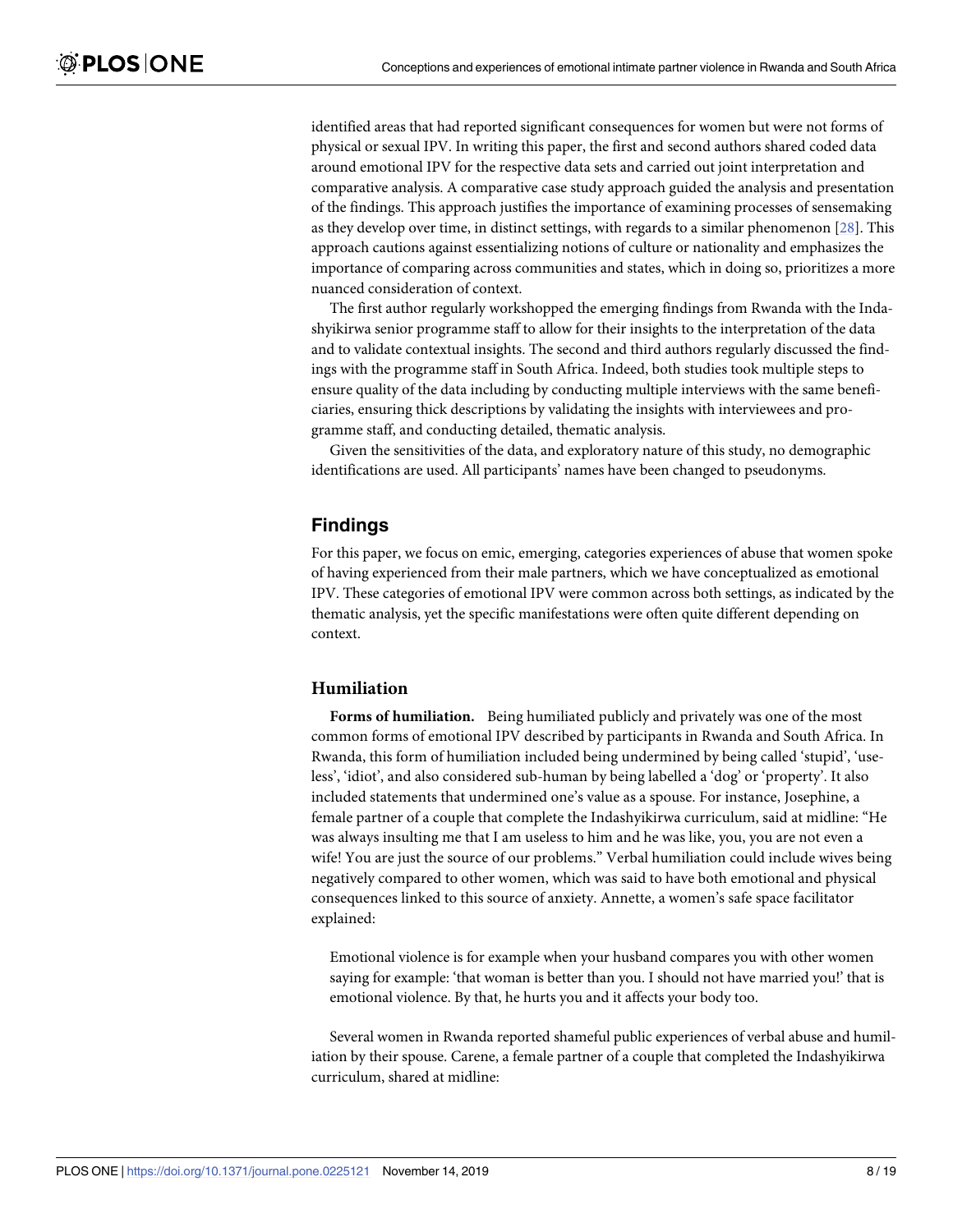He would go on the hill and call me loudly even with other people listening to him and he would be like: 'you stupid, where are you at this time?' or when we were with other people he would say in public: 'do you think you are a woman?'

In South Africa, young women in urban informal settlements similarly described being humiliated by their partners, and commonly framed this around being 'made fools of.' The South Africa women interviewed used the same framing as women in interviews in Rwanda, but largely 'being made a fool of' here was about their boyfriend cheating on them in public ways:

Sbenzile: Especially when you now live at his home, there is that thing. He starts seeing other women outside, there in the area. And you start feeling like a fool. You are the one that wakes up early in the morning, heat up the water, you do things for them. . .You see it's exhausting.

Women in South Africa also described being humiliated and upset by arguments that became public knowledge. While the hurtful comments and abuse that were involved in these arguments upset them, they perceived that it was as they became more public that it became most distressing:

Thembeka: I don't talk much when he does such things, I just keep quiet and watch him. He would come back and shout/ swear at me. . . He would fight me with me, shouting causing a scandal in the community.

Similarly, for Olwethu, while arguments and disagreements in a relationship were common and something that could be worked through, they became humiliating when they were made public, and discussed in public settings:

Olwethu: If you have problem with your partner it's important to sit down and talk- not to shout and hit them. Okay maybe you can shout at them but it needs to be in the confine of your own home, it's not okay for them to go around talking about the fight.

**Consequences of humiliation.** Many participants in Rwanda identified negative consequences of verbal abuse and humiliation, including extreme sadness and anxiety. Theophile, a male partner of a couple, shared his perception of the severity of verbal abuse at midline: "Even when you talk to someone in a bad way or you always put her under pressure, it is actually worse than beating her." A few Rwandan opinion leaders and several partners of couples and community activists lamented the extent of men's regular verbal abuse against their wives, given the negative emotional and relationship consequences. At baseline, a local government leader emphasized:

Claude: We have at least four households out of ten, where people always tell words that hurt; you cannot find signs that they have been beaten or injured but you would find that the man is not proud of his wife or the wife is not proud of her husband.

At endline, one government leader in Rwanda suggested that men's use of emotional IPV to cause humiliation or embarrassment may be increasing as he perceived physical IPV to be reducing: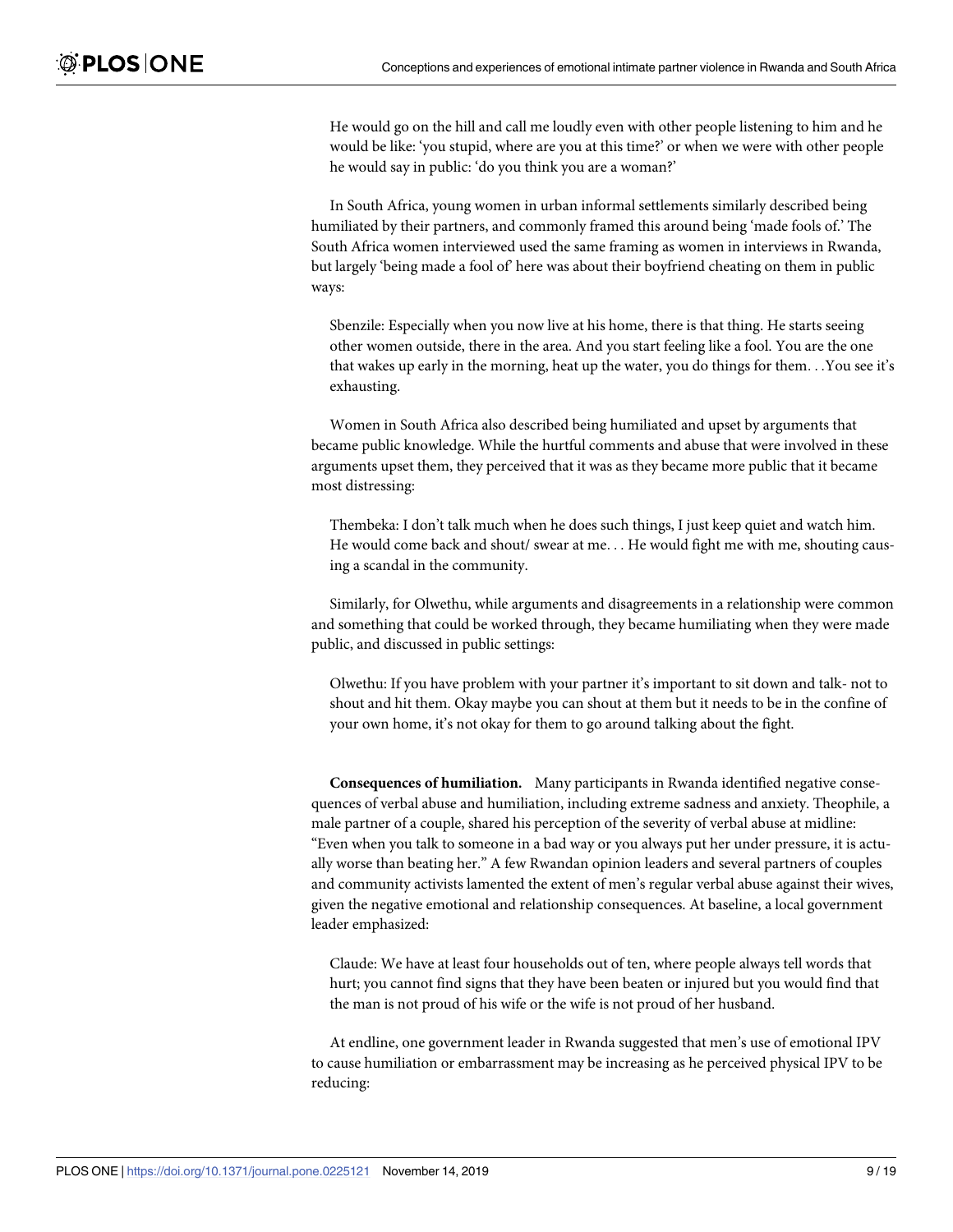Theophile: There are no more men who still beat their wives, they instead try to make them uncomfortable or embarrassed. They now commit violence in a different way because they know that if you beat your wife you will be imprisoned.

A women's space facilitator in Rwanda lamented how women were less likely to report or seek help for experiencing verbal abuse, as compared to physical and sexual IPV, despite the significant consequences and commonality:

Agnes: There is a couple I helped, when the man arrives home and he finds that his wife is cooking food, he starts telling her: 'so you think that you have cooked? What did you really cook? Madam X is the one who really knows cooking!' but then next morning, that woman holds on and doesn't say anything to anyone about this! I went to see that woman and told her: 'why can't you just say it so that it can get out of you? She was like: 'what would it solve? I just suffer inside.

In South Africa, many women conveyed a strong sense of inevitability that their partners would be unfaithful, which could be tolerated and was not necessarily directly humiliating, as long as it was done in secret. If men successfully hid their casual or side partners, this was considered a demonstration of love as the primary relationship with the girlfriend remained unchallenged, but public cheating was considered shameful and upsetting: "No it is not right to have many girlfriends, it is best for someone to hide it at least, it's not okay for you to see that." (Nkanyezi) For instance, Thembeka described the negative impact of her boyfriend openly cheating on her while she was pregnant with their first child:

But our relationship was not the same because, I now had a child. And you know men when you are having a child, at 7 months you have to stop having sex, whilst you are doing that, he is busying with other women, asking them out, you know these things. All these things that make you unhappy, you hear things, like he is in a relationship with so and so.

## **Jealousy and controlling behaviours**

Another common form of emotional IPV described across both settings was men's effort to control women's movements and association, underpinned by men's suspicions that their spouse/girlfriend may cheat on them. Common forms of control of movement in Rwanda included prohibiting women from visiting family members and friends, attending church, attending social events, or participating in government community meetings. Several participants in Rwanda identified husbands/partners' jealousy and control of movement as a form of violence and denying women's freedom. At the endline interview, one female community activist noted how her husband prevented her from attending community meetings and the double standards compared with her husband because she is a woman:

Sidonie: When I told him I am going to attend the monthly community work, he said, no, you won't go there. I am the one who will go there. When he was coming from there and I asked him, can you at least share with me the conclusion taken from the community work meeting, he refused to tell me. When I went somewhere and I told him after coming home, he would be sad and ask me why I didn't tell him in advance. I asked him, why are you sad? Why did you also go somewhere the other time without telling me? Did I take it badly? And he would be like, 'it is because you are a woman.'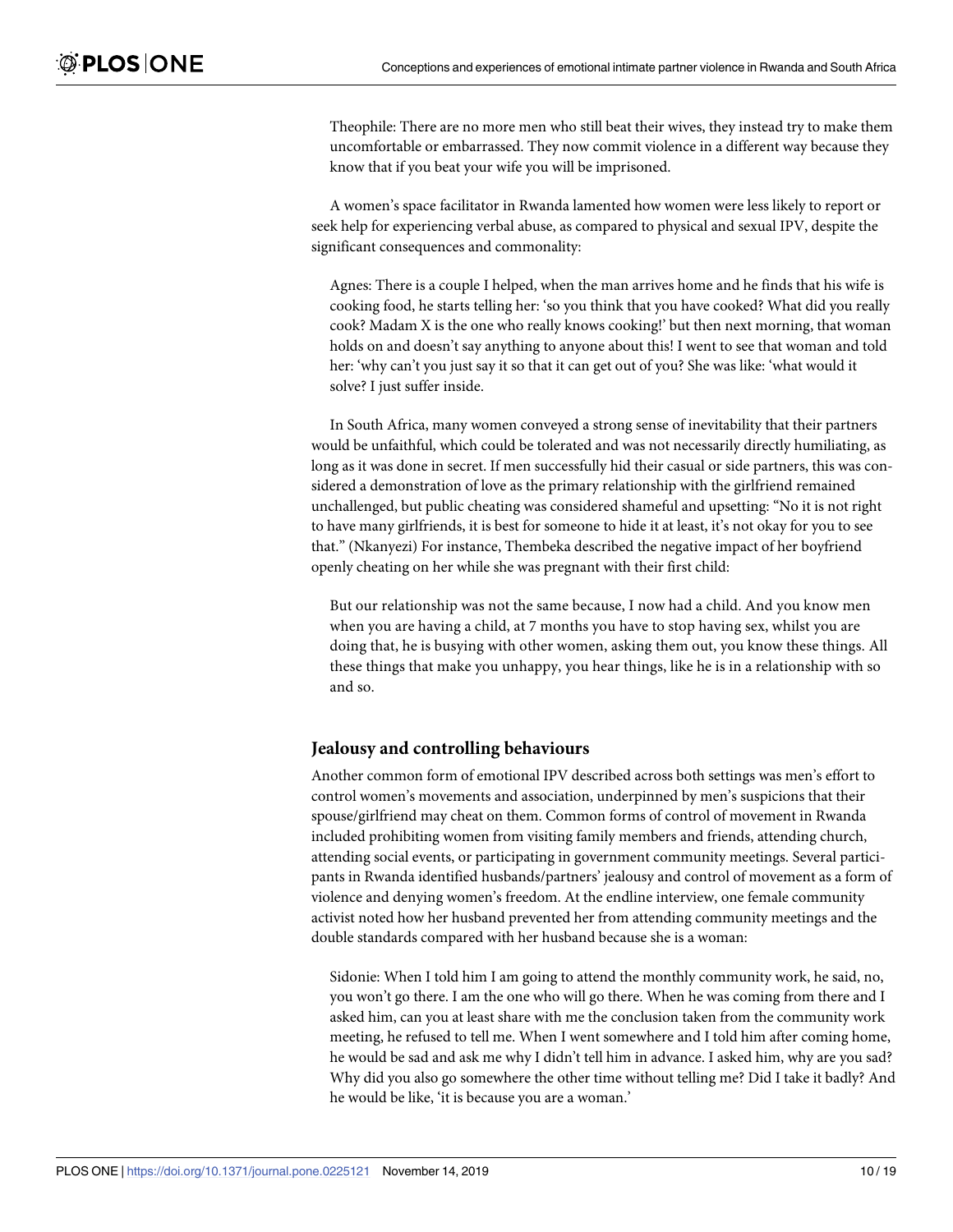Men's jealousy in Rwanda could be triggered by women bringing home income or possessions, under an assumption that there came from another man and this was linked to the dominant social norm of men as financial providers. A few women noted how this jealousy led to their spouses destroying or taking away possessions they brought home, including phones or clothes; a form of economic abuse. Control of women's movement, hindering their ability to socialize, and punishing perceived transgressions, (e.g. through destruction of property) could generate solitude, anxiety and sadness. As Immaculee, a female partner of a couple expressed at endline:

I could not attend any meeting because he had told me: 'you should not attend any meeting. You must stay here.' "When I had bought some clothes he would ask me: 'who did you get these clothes from?' he would burn some of them, and took away others. He was saying that other men give me money and that he doesn't want me to have many clothes so others don't flirt with me. Because I was in solitude, I wouldn't take any decision. I was always afraid and sad.

Similarly, in South Africa, women described multiple ways in which their boyfriends sought to isolate them from others, primarily under the guise of being jealous and/or having ongoing suspicions that their girlfriend was cheating on them. There were three main patterns of this amongst young South African women: policing of cellphones, constantly checking where women were, and limiting who women could go out with. The majority of South African respondents reported that their boyfriends carefully policed their (women's) cellphone use as men were concerned that women were going to cheat on them and this would be facilitated through cellphones. This included men checking who phoned them and reading text and WhatsApp messages and this leading to arguments. Khanyisile described how answering calls could lead to arguments: "when the phone rings and I go outside and answer it, and then he asks me why I doing what I am doing up until he sees that it's someone who is asking me out, then we end up fighting." As WhatsApp had become more popular, boyfriends often tried to check women's messages on WhatsApp. In the case of Langa, she described how her boyfriend tried to stop her entirely using the messaging system.

Some women reported continually being checked up on by their boyfriends, which focused on control of their sexuality through control of their mobility. One woman described having to continually report where she was:

Sthelo: My ex-boyfriend would choose the people he wanted me to hang out with. I would tell him that I am going to church and he would ask me who I was going with, If I told him I was going with friends, he would refuse and only agree if I was out with my family. He would tell me when and where I go drinking. I would have to report everything to him even when I went to work, he would walk me to the bus stop, we would wait for the taxi, he would watch me get in the taxi and I had to call and tell him all the details. . . 'I got of the taxi. . . I am at spar buying lunch. . . I am walking to work. . . I arrived at work. . .I am about to start working. . . I am on lunch. . . I am finished working. . . I am in a taxi making my way back.'

Other women reported that their boyfriends tried to limit who they saw, and what they did to specifically prevent them from spending time with other men: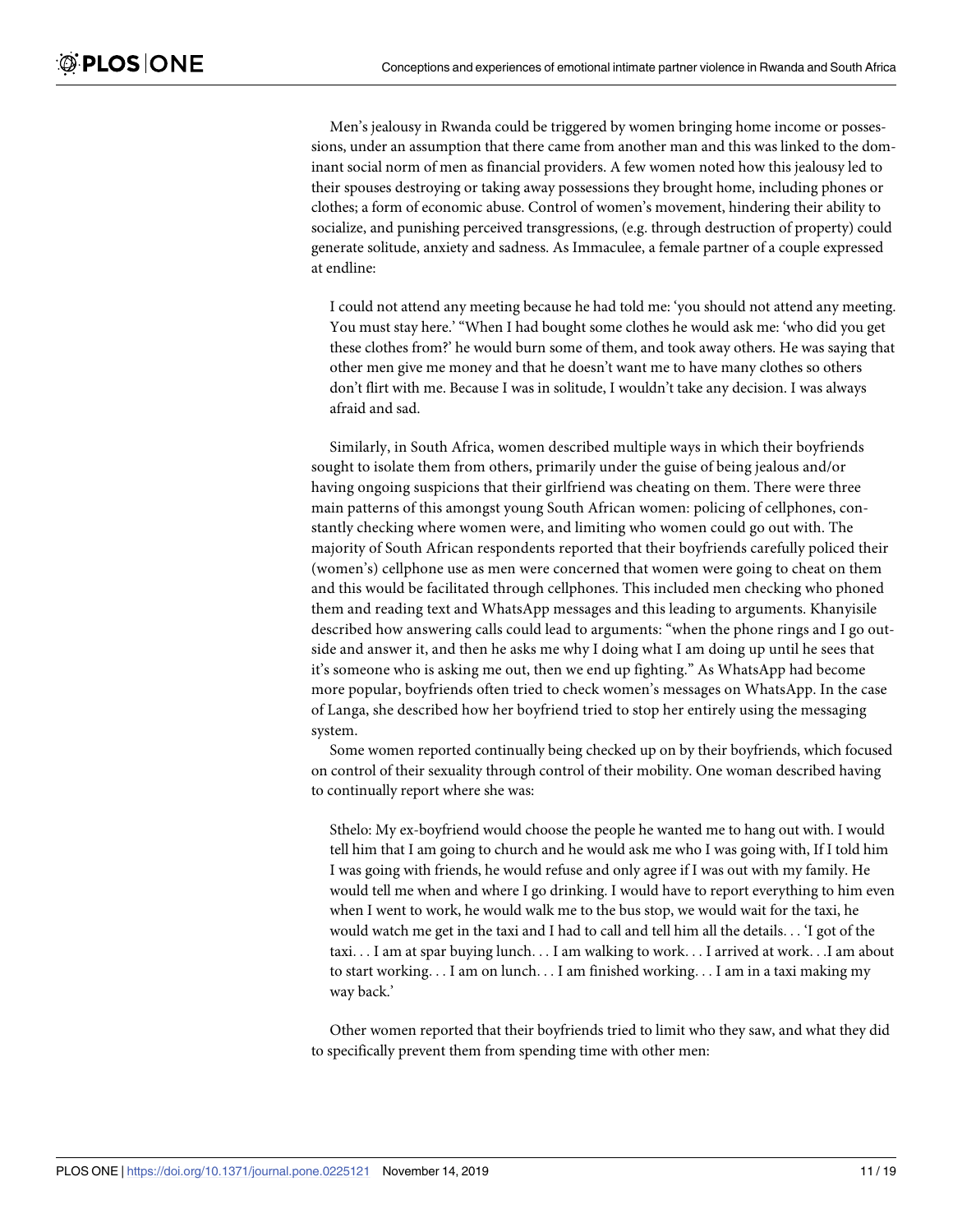Nondo: I wanted to go to a party. I told him [my boyfriend] I was invited to a party and he said 'you are not going', and I said, but you don't even know who invited me, maybe I was invited by your sister? He said 'I don't care, you are not going.'

#### **'The silent treatment:' Poor or lack of communication**

In both Rwanda and South Africa, women also described male partners deliberately not communicating with their spouses/girlfriends or preventing their partners from communicating with them. This played out differently in the two contexts. In Rwanda, several women described how their spouses forbade them to speak to them. This was related to the salient social norm that men were the heads of households and were able to disregard women's decisions or input. As Olivier, a male partner of a couple, said at endline when reflecting on his changed behavior: "I thought that she should never question my actions and that she had nothing good to tell me. I thought that her ideas were useless and that I reserved the right to give orders at home." A few participants in Rwanda identified such silencing as a form of violence, including a local leader at baseline: "If a woman is not allowed to speak because she is a woman that is gender based violence." There was ample discussion of the common expectation for Rwandan women to remain quiet and humble, which could justify this 'silent treatment', and undermine resolution of partner conflicts. One female partner of a couple in Rwanda at baseline lamented how this 'silent' treatment, whereby her partner refused to communicate with her, limited her decision-making power in the household:

Mariette: But when I tell him 'Why don't you tell me, let us do such and such things, or let us renovate this wall of the house, rather than it is only me who think about all this?' he keeps quiet and doesn't answer me. When he doesn't answer me, I cannot do anything.

In South Africa, a number of women described how their boyfriends went silent and stopped talking to them when they had arguments, which could cause emotional pain. For Thembeka, after arguing with her boyfriend about whether she could go out one evening, he refused to talk to her for over a week:

From that day onwards he stopped talking to me. . .I would return from work and cook. He would eat the food but he wouldn't talk to me. The entire week went by still he wouldn't talk to me, a new week started still he wasn't talking to me.

Sthelo described something similar: "sometimes he wouldn't talk to me, I would be at his home and he wouldn't talk to me the entire week." Alongside not talking for extended periods of time, participants in both South Africa and Rwanda described men regularly leaving their partners without telling them where they were going or when they would return:

Olwethu: Vusi [boyfriend] has moods . . .Sometimes he won't tell me where he is going and then only tell me over the phone, or WhatsApp. Sometimes he just walks out of the house and not say where he is going.

(South Africa)

Seraphin (male partner of couple, endline): I woke up in the morning and left and didn't consider telling her where I was going, and I knew I would come back home late in the evening. But I realized it is not a behaviour that can strengthen a household.

(Rwanda)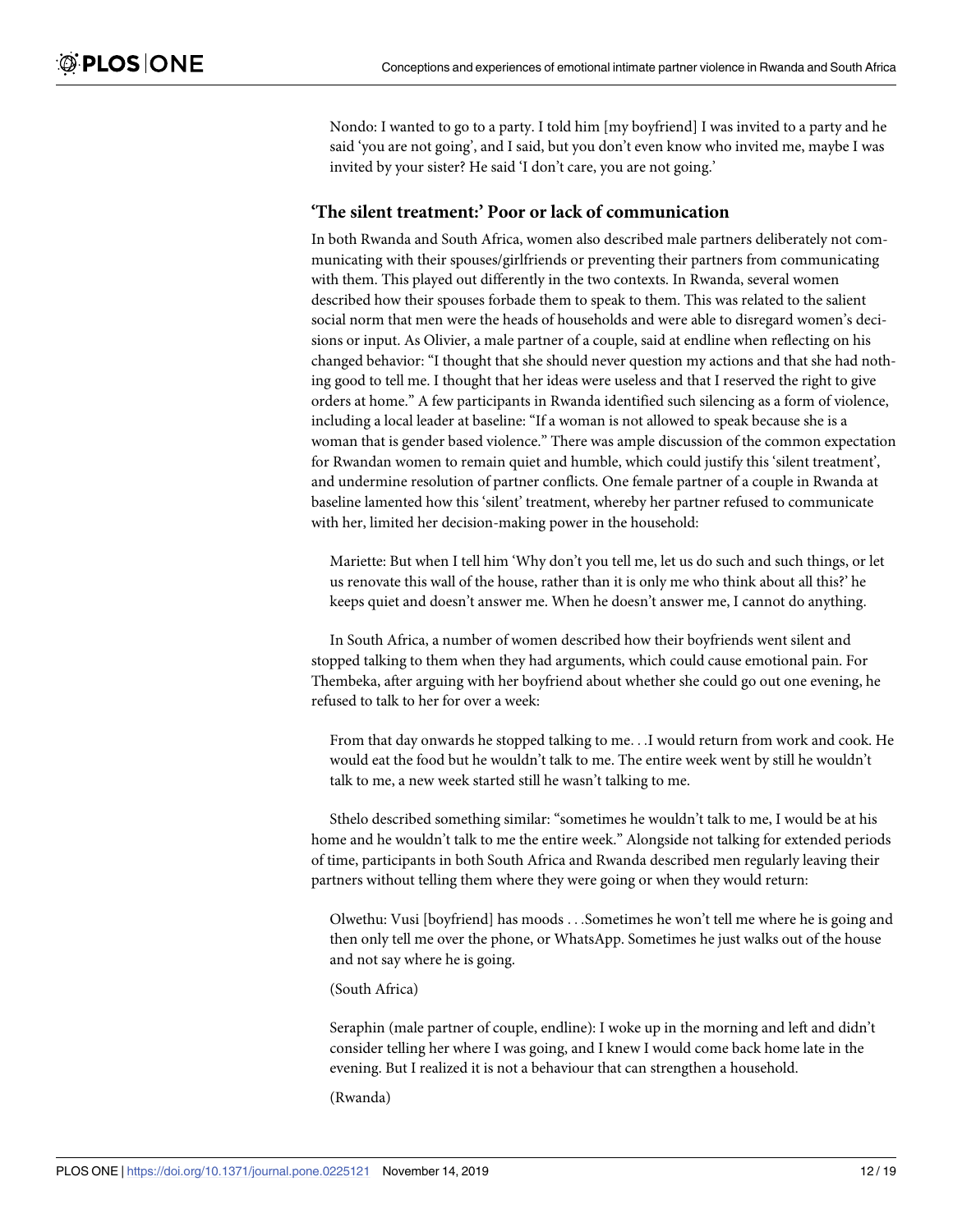#### **Access to housing**

In both settings, women described men's control over housing as upsetting and causing them emotional pain. Yet this played out differently, given the divergent social contexts of the relationships in South Africa and Rwanda. In Rwanda, men limited their spouses' access to their joint homes, underpinned by the strong social norm that women marry into a man's home, and that men are the heads of households. Several women reported being kicked out of their homes by their husbands. Therese, a female partner of a couple in Rwanda, said at endline: "Also, we once again argued about something and then he told me 'Get out of my house' and then I went out and spent the night at his parents' home." This indicates an extreme form of control and power among men, despite the 1999 Rwandan law that protects married men and women's equal rights to household property. One opinion leader at baseline identified a common practice of Rwandan women being expelled from their homes by their husbands, as a severe form of emotional abuse:

Evode: We received cases of women who spend nights outside of a locked door, isn't that a kind of violence? You expel her out of the house, and therefore she goes to seek refuge somewhere else. She can even spend two or three nights there!

This form of abuse could include women being excluded from entering the home, related to jealousy or as a form of control. As Valentine, a women's safe space facilitator noted:

The other one was saying: 'because I am the one who can sell something, let me go to the market' for example she would go to sell passion fruits. Now imagine at what time she would come from the market! So when she was back from there in the evening she would find that the old man is furious. He tells her: 'you will not enter this house! You have spent a day away and you were with your other men!'

Some women also reported threats from their husbands of being kicked out of their homes. Such threats were raised as a particular form of stress and abuse for informally married women, as their rights to property or custody in the case of separation or divorce was not guaranteed. A women's safe space facilitator commented:

Nzovu: Because they are not formally married, there is that insecurity. If he can buy a plot without calling her to sign for ownership, this means even if he dies today anyone can come and claim it because I have no evidence.

In South Africa the majority of young women did not live with their boyfriends, so could not be kicked out of joint homes. In contrast, some women described being locked in their boyfriend's house when they went to visit them. The reasons women described that this happened were numerous, but often tied to men's attempts to control women's mobility and decision-making. Thobile had wanted to leave her boyfriend's house, but he did not want this and locked her in when he left:

There is no going back because one day he took the key and locked the door. I had said I was leaving, he took the key and locked me in and he said he wanted to see how I was going to leave because he locked and left. It wasn't that he locked and stayed inside.

Similarly, Langa described wanting to leave her boyfriend's shack to go home, but he locked her in to stop her leaving. She also described not trying to break out, because she feared the public shame and humiliation of being seen doing this: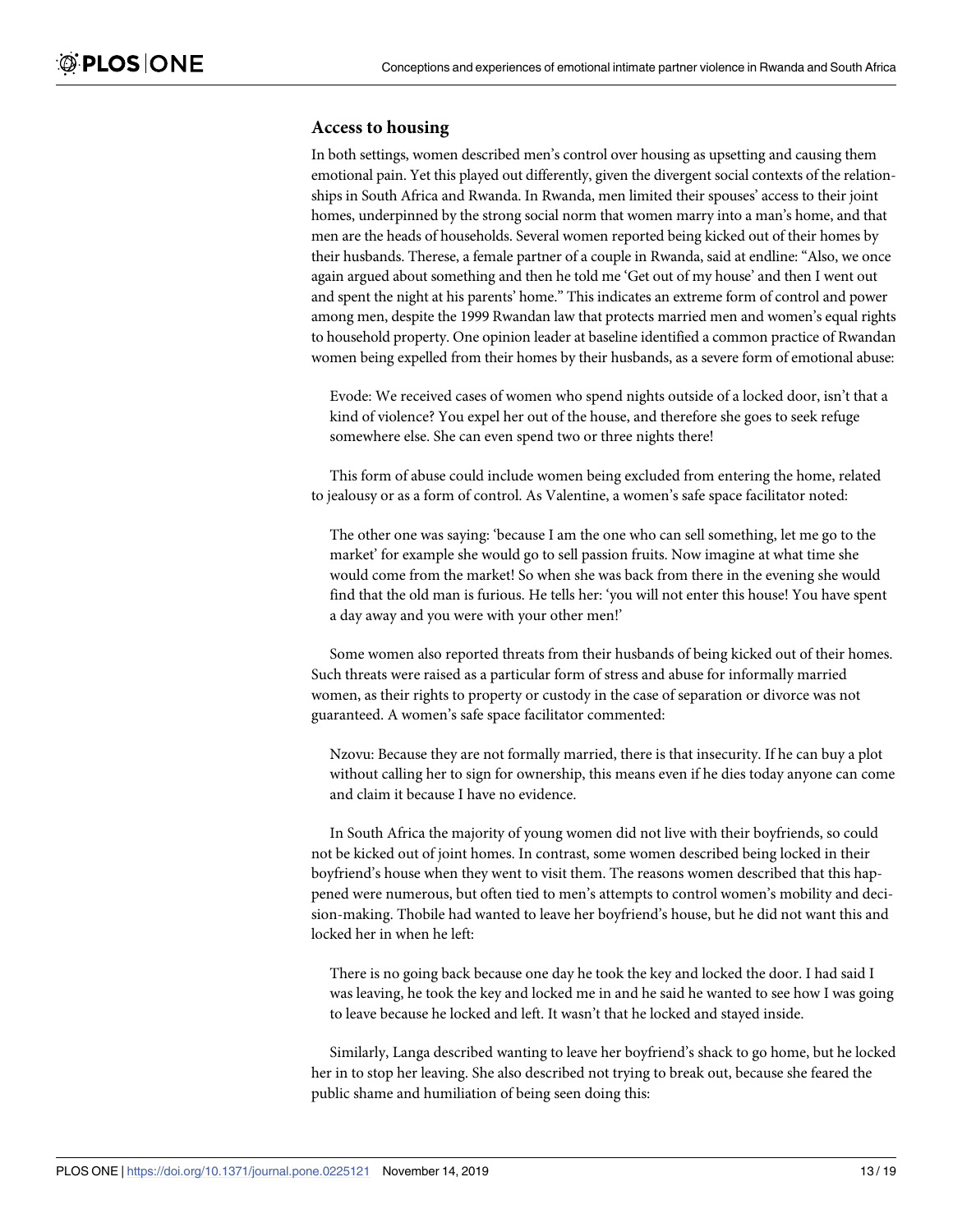Langa: . . .He locked the door. 1, 2, 3, 4 O'clock he wasn't back, I tried phoning but he left his phone underneath the pillow; 5, 6 O'clock he wasn't back . . . He came back at 8 O'clock . . .

Sthelo: couldn't you escape through the window?

Langa: I thought about screaming but then again people would ask what was I doing there in the first place? . . .I just felt like crying.

In one instance Thembeka, who had her rent paid by her boyfriend, described being moved without notice by her partner from her shack to a different informal settlement, quite a long distance away. She had no say in the decision and would not have chosen to move. Thembeka's boyfriend did this when he discovered that she was having an affair with someone at her work, and he believed he could stop the affair by moving her away.

## **Discussion**

This cross-comparative analysis illustrates that across two very different contexts with divergent populations and relationships, the categories of emotional IPV experienced by women were very similar, with comparable underlying drivers and intentions. The specific manifestations within each category of emotional IPV, however, were linked to differences in the social context of relationships and dominant social norms, nonetheless underpinned by similar patterns of gender inequalities, with men asserting control and power over women including women's sexuality. Much of the emotional abuse in South African informal settlements was unpinned by the overall instability of the setting and relationships, which is not surprising given that cohabitation was rare and concurrent relationships with other partners were common. In Rwanda, in contrast, the majority of participants were married or co-habiting, in relatively stable, rural environments. Harmful gender norms for married or co-habiting couples, including a strong belief that a man is the unquestioned head of the household, underpinned much of the emotional IPV in this setting. These contextual differences explained how similar experiences—control, humiliation, silencing, access to housing—manifested somewhat differently in each setting.

Despite widespread reports of experiences of humiliation in Rwanda and South Africa, the most significant issue in both contexts that women described as abusive was to be *publicly* embarrassed and shamed, in ways that sought to devalue the primacy of one's relationship as a wife or spouse (in Rwanda), and position of primary girlfriend (in South Africa). The *public* nature of humiliation relates to the common social norm that relationship issues and domestic disputes should be kept hidden, and the intention to de-value a spouse by transgressing this norm. In another analysis of the South African interviews [[15](#page-18-0)], it was found intimate relationships that are publicly acknowledged to be a source of 'respect and dignity' for women, so when their partners publicly humiliated them, this undermined their accrued social status from being in the relationship. The described forms of public humiliation differed in the two contexts, with women in South Africa describing public humiliation most commonly when men publicly cheated and fought with them. In Rwanda, women emphasised being verbally humiliated and de-valued in comparison to other women and wives in particular in public. In both settings, men used language and actions as a way to de-value women's role and position as either a primary partner or wife, with the intention of deliberately hurting and shaming.

In both South Africa and Rwanda, men's attempts to limit women's movement and ability to socialise were driven by similar patterns of men seeking to assert control over women's autonomy, and by men's jealousy and perceived fears of their spouses'/girlfriends' infidelity.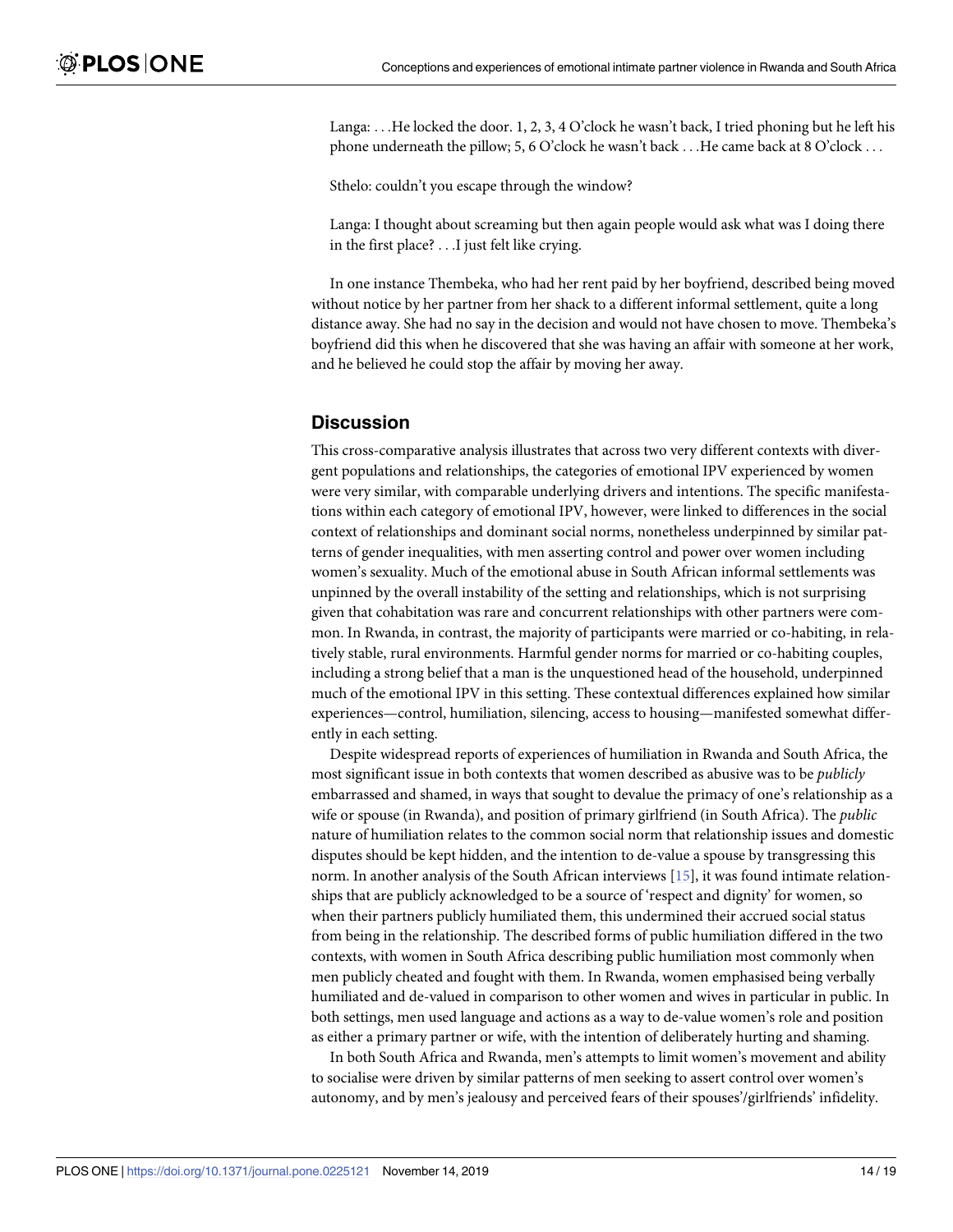<span id="page-14-0"></span>The precise ways men sought to limit women's mobility varied according to the different social norms around women's mobility and work. For instance, in South African informal settlements where women's work was common, some men policed women's travel to and from work through continual checking up, whereas in Rwanda excessive monitoring focused on access to markets and government meetings. For young women in South Africa, their ability to go out in the evenings, with friends, was often curtailed by partners, and the use of mobile phones was a central point in how men sought to establish control. In Rwanda, women returning home with items and money was an area of concern, given the expectation of men as providers and the overall devaluing of women's ability to make economic contributions.

In South Africa and Rwanda, women reported their spouse/boyfriend blocking communication between one another. In Rwanda, women could be prohibited from speaking, which may be related to social norms which dictate that men should speak first when present with women, or that women should remain quiet, especially with men present [\[29\]](#page-18-0). In South Africa, it was more common for men to stop talking to women, rather than preventing women from speaking. In both cases, men asserted their power to stop discussion and communication in the relationship. Poor communication contributes to violence among intimate partners [\[30\]](#page-18-0), and for women, communication can be a strategy to offset power imbalances during times of conflict [[30](#page-18-0)]. We recognize the difference between these two forms of blocking communication; silencing is an exertion of power and control, whereas the silent treatment can be more nuanced with varying intentions. For instance, men's silences can be strategic ways of limiting conflict emerging in relationships. Yet, negative consequences and interpretations of both forms of silencing were identified by women. When men shut down communication through the 'silent treatment' they curtailed women's access to communication as a relationship strategy. While different methods of stopping communication were used in South Africa and Rwanda, related to different social contexts and dominant ideas about communication, the use of silencing by men in both settings were perceived as causing women emotional pain. The joint data highlights the role of control over communication, or specifically men's foreclosing communication in a variety of ways, as neglected aspects of emotional IPV research. Typically, quantitative studies have focused more broadly on conflict or arguments as a context for emotional pain, whereas our analysis highlights the ways in which *silencing* can also be a form of emotional IPV.

Control over housing was another strategy that men used to control women's mobility and associations in both settings, as well as inflict emotional pain. The patterning of how men used housing to do so was related to the different housing situations in each context. In South African women reported being locked into their boyfriends' homes, as young women and men rarely cohabited, whereas in Rwanda, women reported being locked out or evicted from their joint home with their spouse. It is important to note however that other studies in other South African settings do provide evidence of women being evicted from their homes by their intimate partners as a form of abuse. For instance, a 3-province study found that 5.3% of women in the Eastern Province, 9.0% in Mpumalanga, and 3.6% in Northern Province reported being evicted from their homes by their intimate partner in the last year [[31](#page-18-0)]. In this study, eviction from homes in Rwanda appeared to be related to the strong social norms that men are heads of households [[20](#page-18-0)], which was codified by the law until 2016. In both settings, the use of housing (eviction or being locked in) represent severe expressions of men's dominance and control. Housing is often not explicitly considered in qualitative research as a form of emotional IPV or is subsumed under overall control of women's movements and should be given more explicit attention.

Overall, emotional IPV was common in both settings, with similar consequences. Consequences included undermining the self-worth of the abused partner, causing emotional harm,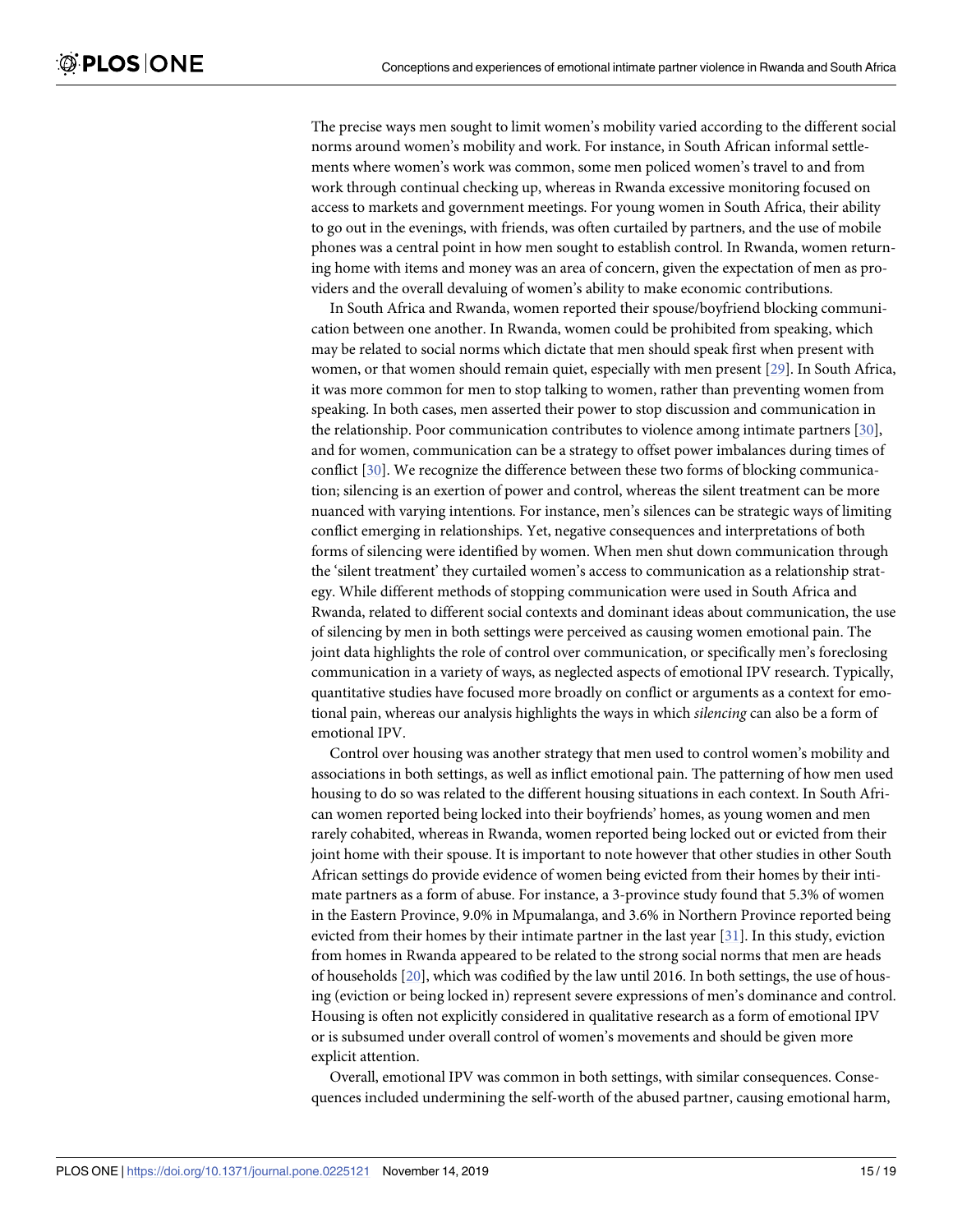<span id="page-15-0"></span>and impairing relationship quality. Relationship quality is often viewed as a composite of constructs such as relationship satisfaction, commitment, trust, intimacy, love and mutually constructive communication [[32](#page-18-0)] and regarded as foundational for healthy behaviours within couples [[29](#page-18-0), [33](#page-18-0)]. Yet, despite the significant discussion of acts that were perceived as emotionally violent and identification of their serious consequences, it seems to have been a relatively normalized form of IPV in both study settings. The data suggested women had limited ability to report or seek help or support for emotional IPV.

This analysis illustrates the fluid and complex boundaries between emotional IPV, jealousy, controlling behaviours, and economic IPV. Quantitative studies sometimes make distinctions between emotional IPV and controlling behaviours [\[2](#page-17-0)]. Yet as shown in the qualitative data, there was no simple distinction between these different domains, which all had significant emotional impacts on women. Indeed, our data speaks to the value of and need for more qualitative, comparative studies on forms and consequences of emotional IPV. This could also helpfully inform surveys, as there is currently a lack of consensus for survey measures around emotional IPV and controlling behaviours [\[4\]](#page-17-0). Such research will also make important contributions to the field of IPV prevention and response as there is no unified agreement in the field on what constitutes emotional abuse [\[4](#page-17-0)]. Much more attention should also be given to the linkages between emotional and economic IPV.

#### **Strengths and limitations**

As with all secondary analyses, the analysis presented here has limitations. Emotional IPV was not the sole focus of the topic guides in either settings, and the comparison between them was conducted as a *post hoc* analysis of sets of interviews that were designed to inform their respective impact evaluations and not for direct comparison. The lack of data from men in South Africa limited our ability to compare men's perceptions of emotional IPV, including their experiences of emotional IPV, although the later was beyond the scope of this paper. The within-country social contexts differed between the settings, with South Africa interviewees being young adult in urban informal settlements, while the Rwandan participants had more age diversity and were largely drawn from rural villages. It is possible that some of the differences in specific manifestations of emotional abuse highlighted here stem from these differences in setting type rather than national differences, but this does not undercut our central argument about shared categories with difference in specific manifestations and may indeed affirm the need for finer-grained context specific information about emotional abuse to inform research and intervention. The analysis identified thematically grounded codes and categories to emerge for comparison, which we as authors categorized as emotional IPV, rather than relying on participant's categorizations of emotional IPV. This may be a potential limitation but is also related to the challenge of people understanding and identifying emotional IPV. Another limitation of this study is not including data from men, which would be helpful to assess their own experiences of emotional IPV, as well as their motives for the forms of emotional IPV identified. This would be helpful to unpack intentions behind the differences in thematically identified domains of emotional IPV such as between silencing of women and the silent treatment, and between evicting to locking someone in their home.

As with all qualitative research, there was no attempt in either setting to generalize to the wider community or country from which the data are drawn. However, in alignment with qualitative best practices, participants in both settings were purposively sampled to ensure breadth of perspective, and in both cases data saturation was obtained with respect to emerging themes. Because the interviews were conducted at multiple time points while the interventions were taking place, the interventions may have influenced participants' later conceptions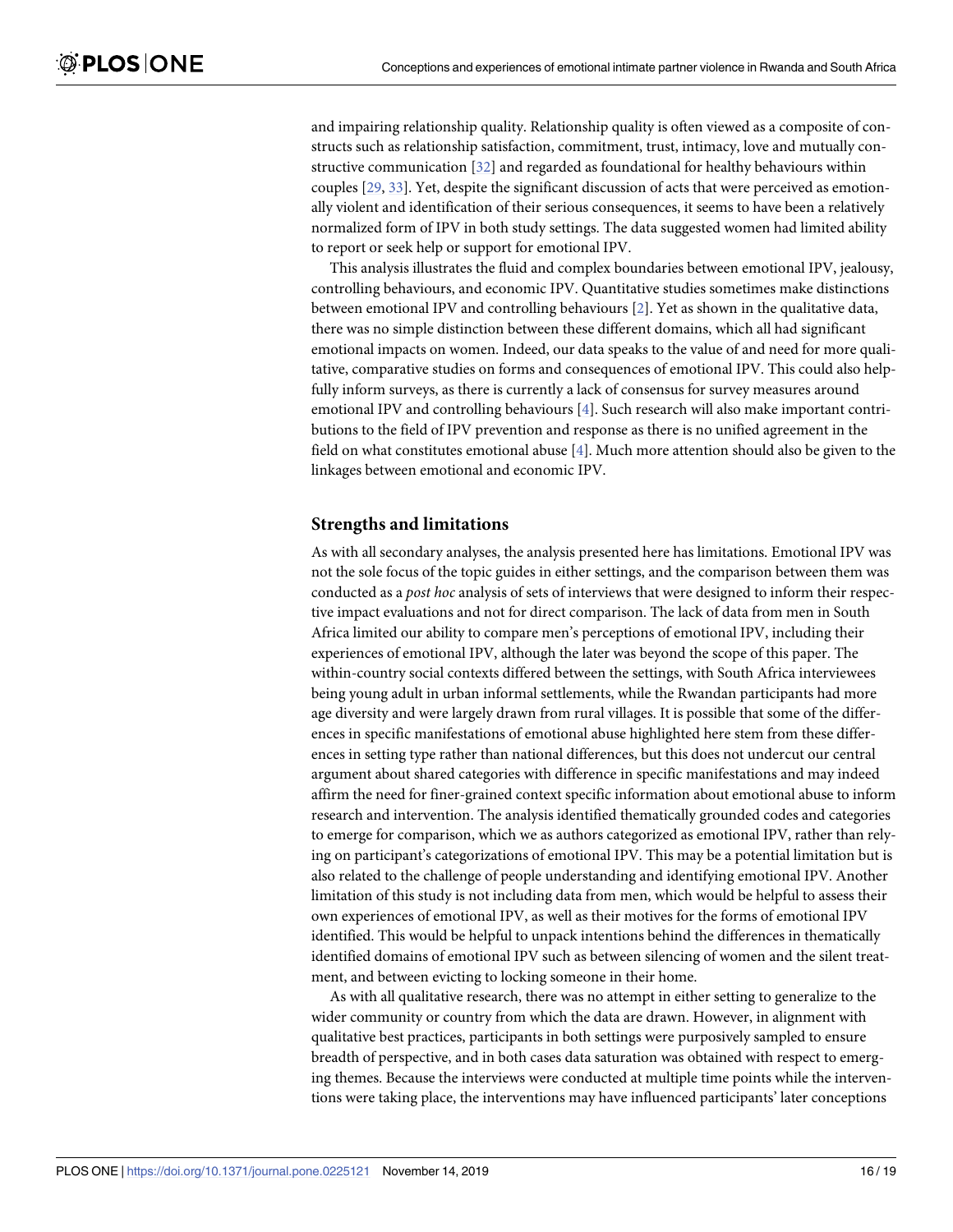and experiences of emotional IPV in Rwanda. Nonetheless, the data offer valuable insights into women's categorial understanding of emotional abuse in the two contexts and this has enabled us to make visible many similarities, as well as areas of difference. The description of the contexts, analysis of detailed quotations, and the triangulation of the two diverse case studies also strengthened this secondary analysis. In addition, the authors aimed to be reflexive of their positionality to the data and understanding of the contexts. This was done through continual questioning of the data, and ongoing discussions with project team members in both contexts.

## **Conclusion**

The extent to which behaviors that constitute emotional IPV look different, and are embedded in different relationship dynamics, motives and consequences, can have important implications for how women experience IPV in different contexts and the validity of monitoring and evaluation efforts. Emotional IPV experienced by married or co-habitating women in Rwanda and young unmarried women in urban informal settlements in South Africa were surprisingly similar despite the differences in context and dominant forms of sexual relationships. Women in both contexts described public humiliation, control of mobility, access to housing and silencing as common experiences, which caused them emotional pain, which we can interpret as emotional IPV. Emotional IPV was regularly used to de-value women and assert men's power, which indicates the importance of a gendered analysis of power regarding emotional IPV. Emotional IPV was also identified as extremely common in both settings, with considerable barriers to seeking help or even identifying it as violence. This is worrying given the significant health impacts of emotional IPV [\[4](#page-17-0)]. Overall, emotional IPV warrants more serious attention in violence prevention research and programming and should be given a much more prominent place in public discussion of partner violence. Interventions should be evaluated for how they prevent and respond to emotional IPV in addition to physical and sexual IPV. There is also a need to further understand how emotional IPV acts in synergy with physical and sexual violence to worsen health consequences. To inform such programming and evaluations, there is a particular case to be made for qualitative research around experiences and emic conceptualizations of emotional IPV within different contexts, and among different types of intimate relationships. Cross comparative studies including this one, indicate the value of such grounded, contextual analysis.

## **Supporting information**

**S1 [File.](http://www.plosone.org/article/fetchSingleRepresentation.action?uri=info:doi/10.1371/journal.pone.0225121.s001) Further details of primary research methods South Africa.** (DOCX)

**S2 [File.](http://www.plosone.org/article/fetchSingleRepresentation.action?uri=info:doi/10.1371/journal.pone.0225121.s002) Further details of primary research methods Rwanda.** (DOCX)

## **Acknowledgments**

In Rwanda, we would like to acknowledge the Indashyikirwa partners of CARE International Rwanda, Rwanda Men's Resource Center (RWAMREC) and Rwanda Women's Network (RWN) for providing valuable input to validating and interpreting the findings. We also wish to acknowledge Dr. Lori Heise and Dr. Lyndsay McLean, co-investigators of the Indashyikirwa evaluation, as well as Henriette Byabagamba, Pacifique Barihuta and Justine Mirembe, for conducting the qualitative interviews. In South Africa, we would like to acknowledge the Project Empower who were involved in the intervention, including recruiting participants for this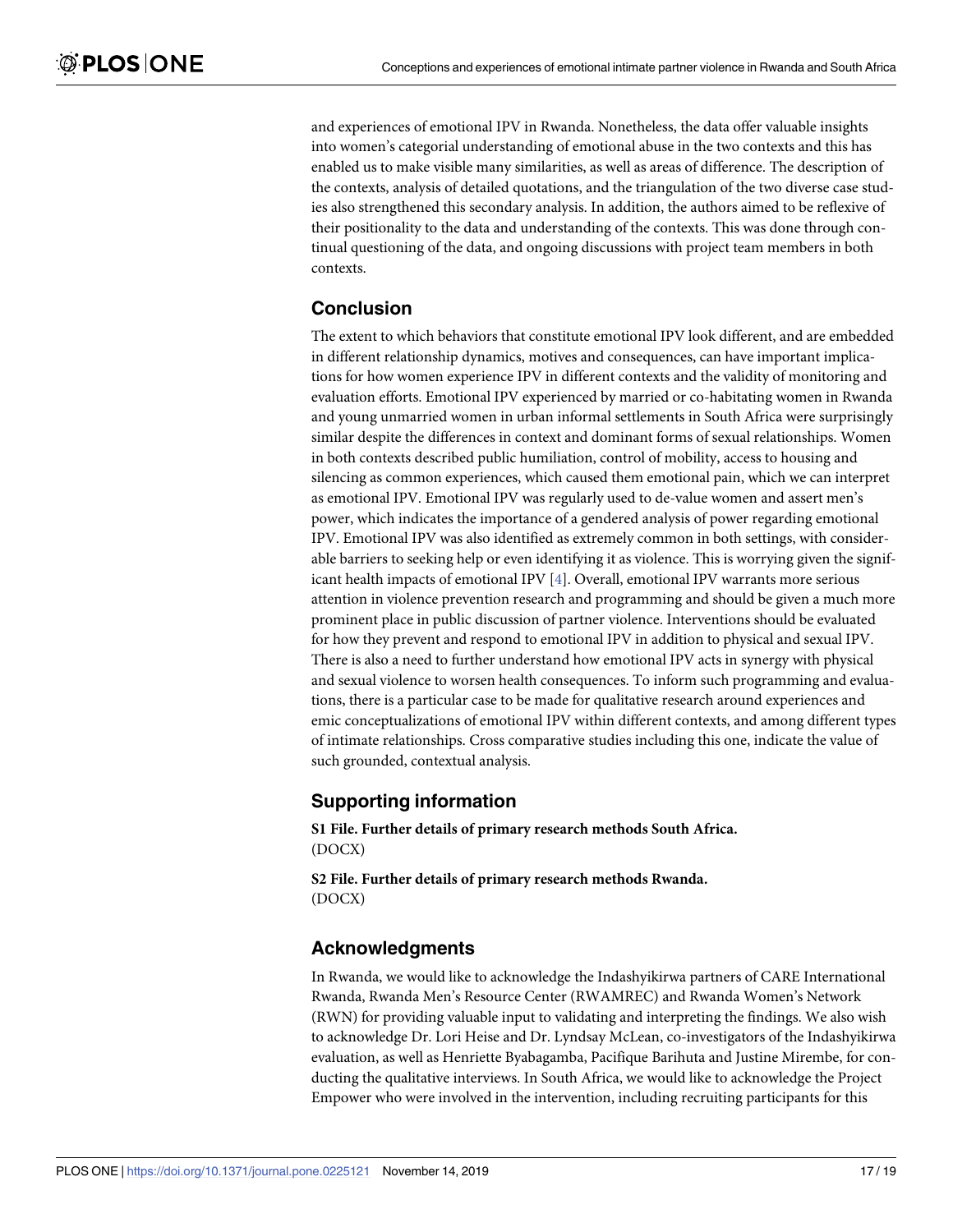<span id="page-17-0"></span>study, and Nolwazi Ntini, who undertook the qualitative field work. We also wish to thank all participants from both studies for sharing their experiences with us.

## **Author Contributions**

**Conceptualization:** Erin Stern, Andrew Gibbs, Rachel Jewkes.

**Data curation:** Erin Stern, Andrew Gibbs.

**Formal analysis:** Erin Stern, Andrew Gibbs, Samantha Willan.

**Funding acquisition:** Rachel Jewkes.

**Investigation:** Erin Stern, Andrew Gibbs, Samantha Willan, Kristin Dunkle, Rachel Jewkes.

**Methodology:** Erin Stern, Andrew Gibbs, Samantha Willan.

**Validation:** Erin Stern, Andrew Gibbs.

**Writing – original draft:** Erin Stern, Andrew Gibbs.

**Writing – review & editing:** Erin Stern, Andrew Gibbs, Samantha Willan, Kristin Dunkle, Rachel Jewkes.

#### **References**

- **[1](#page-1-0).** Follingstad DR. The Impact of Psychological Aggression on Women's Mental Health and Behavior: The Status of the Field. Trauma, Violence, & Abuse. 2009; 10(3): 271–89.
- **[2](#page-1-0).** Durevall D, Lindskog A. Intimate partner violence and HIV in ten sub-Saharan African countries: what do the Demographic and Health Surveys tell us? The Lancet Global Health. 2015; 3(1):e34–e43. [https://doi.org/10.1016/S2214-109X\(14\)70343-2](https://doi.org/10.1016/S2214-109X(14)70343-2) PMID: [25539967](http://www.ncbi.nlm.nih.gov/pubmed/25539967)
- **[3](#page-1-0).** Fulu E, Warner X, Miedema S, Jewkes R, Roselli T. and Lang J. Why Do Some Men Use Violence Against Women and How Can We Prevent It? Quantitative Findings from the United Nations Multicountry Study on Men and Violence in Asia and the Pacific. 2013, Bangkok: UNDP, UNFPA, UN Women and UN.
- **[4](#page-1-0).** Gibbs A, Dunkle K, Jewkes R. Emotional and economic intimate partner violence as key drivers of depression and suicidal ideation: A cross-sectional study among young women in informal settlements in South Africa. PLOS ONE. 2018; 13(4):e0194885. <https://doi.org/10.1371/journal.pone.0194885> PMID: [29659595](http://www.ncbi.nlm.nih.gov/pubmed/29659595)
- **[5](#page-1-0).** Jewkes R. Intimate partner violence as a risk factor for mental ill-health in South Africa. Garcia-Moreno C, Riecher-Rossler A. Violence against Women and Mental Health, 65–74. Karger, 2013.
- **[6](#page-1-0).** Stockl H, Penhale B. Intimate Partner Violence and Its Association with Physical and Mental Health Symptoms Among Older Women in Germany. J Interpers Violence. 2015; 30(17):3089–111. [https://doi.](https://doi.org/10.1177/0886260514554427) [org/10.1177/0886260514554427](https://doi.org/10.1177/0886260514554427) PMID: [25392386](http://www.ncbi.nlm.nih.gov/pubmed/25392386)
- **[7](#page-1-0).** Jewkes R. Emotional abuse: a neglected dimension of partner violence. Lancet (London, England). 2010; 376(9744):851–2.
- **[8](#page-1-0).** World Health Organization. Multi-country study on women's health and domestic violence: Initial results on prevalence, health outcomes and women's responses. Geneva: World Health Organization, 2005.
- **[9](#page-2-0).** Gibbs A, Mushinga M, Crone E.T, Willan S, Mannell J. How do National Strategic Plans for HIV and AIDS in southern and eastern Africa integrate gender-based violence? Health and Human Rights. 2012, 14(2): 1–11.
- **[10](#page-2-0).** Gibbs A, Jewkes R, Willan S, Washington L. Associations between poverty and intimate partner violence amongst young women and men in urban informal settlements in South Africa: a cross-sectional study and structural equation model. PLoS One. 2018; 13(10): e0204956.
- **[11](#page-2-0).** Machisa M, Jewkes R, Morna C, Rama K. The war at home: Gender based violence indicators project. Gauteng Research Report. Johannesburg, South Africa: Gender Links & South African Medical Research Council, 2011.
- **[12](#page-2-0).** Hunter M. The changing political economy of sex in South Africa: the significance of unemployment and inequalities to the scale of the AIDS pandemic. Social Science & Medicine. 2007; 64(3):689–700.
- **[13](#page-2-0).** HDA. KwaZulu-Natal: Informal settlements status. Johannesburg: HDA, 2012.